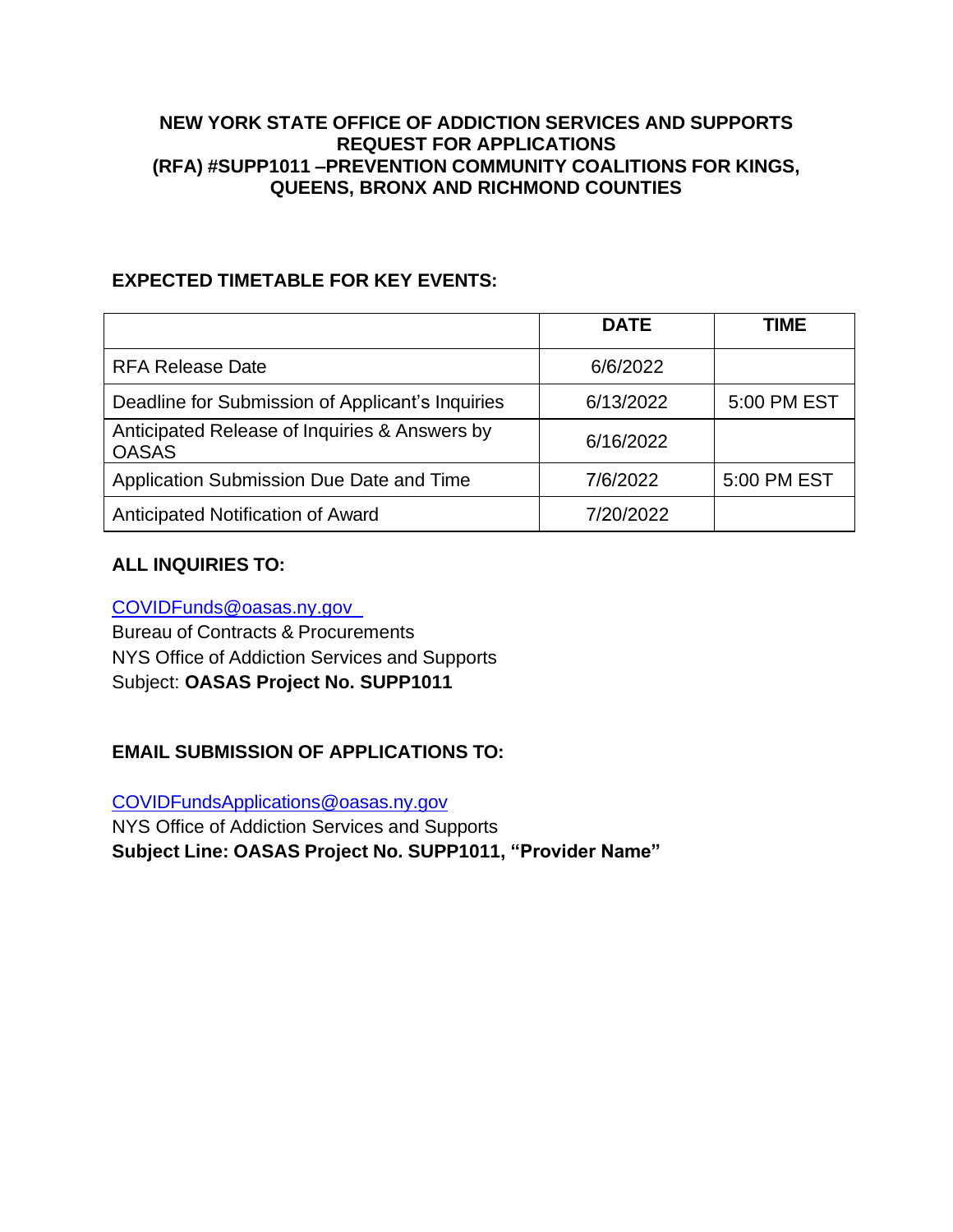#### **NEW YORK STATE OFFICE OF ADDICTION SERVICES AND SUPPORTS REQUEST FOR APPLICATIONS (RFA) #SUPP1011 –PREVENTION COMMUNITY COALITIONS FOR KINGS, QUEENS, BRONX AND RICHMOND COUNTIES Table of Contents**

| L  |                                                                     |
|----|---------------------------------------------------------------------|
|    |                                                                     |
| B. |                                                                     |
|    |                                                                     |
| D. |                                                                     |
| Н. |                                                                     |
|    |                                                                     |
|    |                                                                     |
|    |                                                                     |
|    |                                                                     |
|    |                                                                     |
|    | C. PREQUALIFICATION REQUIREMENTS FOR NOT-FOR-PROFIT BIDDERS - 12 -  |
|    |                                                                     |
|    |                                                                     |
|    |                                                                     |
|    |                                                                     |
|    | ATTACHMENT B CONTRACT BUDGET INSTRUCTIONS AND FUNDING SUMMARY - 15- |
|    |                                                                     |
|    |                                                                     |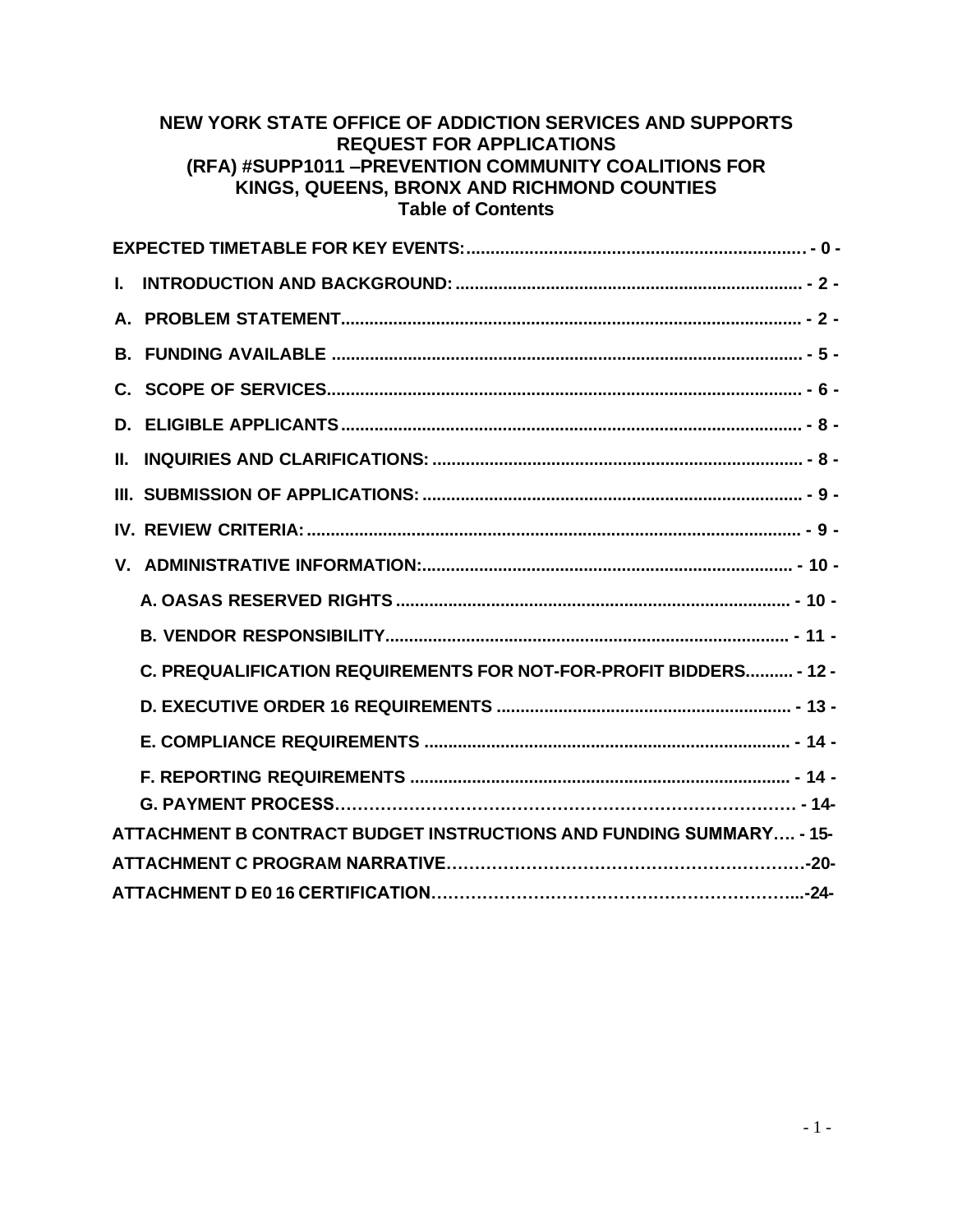# <span id="page-2-0"></span>**I. INTRODUCTION AND BACKGROUND:**

### <span id="page-2-1"></span>**A. PROBLEM STATEMENT**

Special populations and diverse communities may be unintentionally overlooked in the development and dissemination of universal substance use/misuse prevention programming therefore widening the existing health disparities. Effective prevention must be culturally responsive and respectful of diversity to address the specific risk factors influencing the affected community and this is principally true when developing prevention messages for underserved, vulnerable communities, and special populations.

Culturally responsive prevention includes the thoughtful consideration of the unique aspects of beliefs, norms, and expectations that shape our behaviors and identities. SAMHSA defines culture as a conceptual system developed by a community that structures the way people view the world.<sup>[1](#page-2-2)</sup> The concepts of culture include beliefs, social norms, and values that influence relationships, how people live their lives, and how people organize their world. The term culture can be used to describe groups formed through different descriptors such as socioeconomic status, generational culture, sexual orientation, Black Indigenous or People of Color (BIPOC), military status, people with disabilities, recovery status, common interests such as skateboarders or online competitive video gamers culture, or location such as rural, urban, or suburban. People belong to multiple cultural groups and negotiate multiple cultural expectations every day. For example, rural LGBTQ youth or veterans in recovery may have uniquely complex risk factors that influence their perspectives and present challenges to achieving optimal health.[2](#page-2-3)

The risks of substance use and misuse and their inexorable consequences can differ for underserved communities and risks are influenced by descriptors that define cultural identity, such as gender, race, ethnicity, sexual orientation, age, and others. Apart from tobacco use, most underserved populations have lower rates of substance use as compared to the general population. However, the impact of substance use or misuse is

<span id="page-2-2"></span><sup>1</sup> <https://store.samhsa.gov/sites/default/files/d7/priv/sma14-4849.pdf>

<span id="page-2-3"></span><sup>&</sup>lt;sup>2</sup> Baciu, A., [Negussie,](https://pubmed.ncbi.nlm.nih.gov/?term=Negussie%2BY%5BEditor%5D) Y, [Geller,](https://pubmed.ncbi.nlm.nih.gov/?term=Geller%2BA%5BEditor%5D) A, [Weinstein,](https://pubmed.ncbi.nlm.nih.gov/?term=Weinstein%2BJN%5BEditor%5D) J. Committee on [Community-Based](https://pubmed.ncbi.nlm.nih.gov/?term=Committee%2Bon%2BCommunity-Based%2BSolutions%2Bto%2BPromote%2BHealth%2BEquity%2Bin%2Bthe%2BUnited%2BStates%5BCorporate%2BAuthor%5D) Solutions to Promote Health [Equity in the United States](https://pubmed.ncbi.nlm.nih.gov/?term=Committee%2Bon%2BCommunity-Based%2BSolutions%2Bto%2BPromote%2BHealth%2BEquity%2Bin%2Bthe%2BUnited%2BStates%5BCorporate%2BAuthor%5D) Washington (DC): National Academies Press (US); 2017 Jan 11.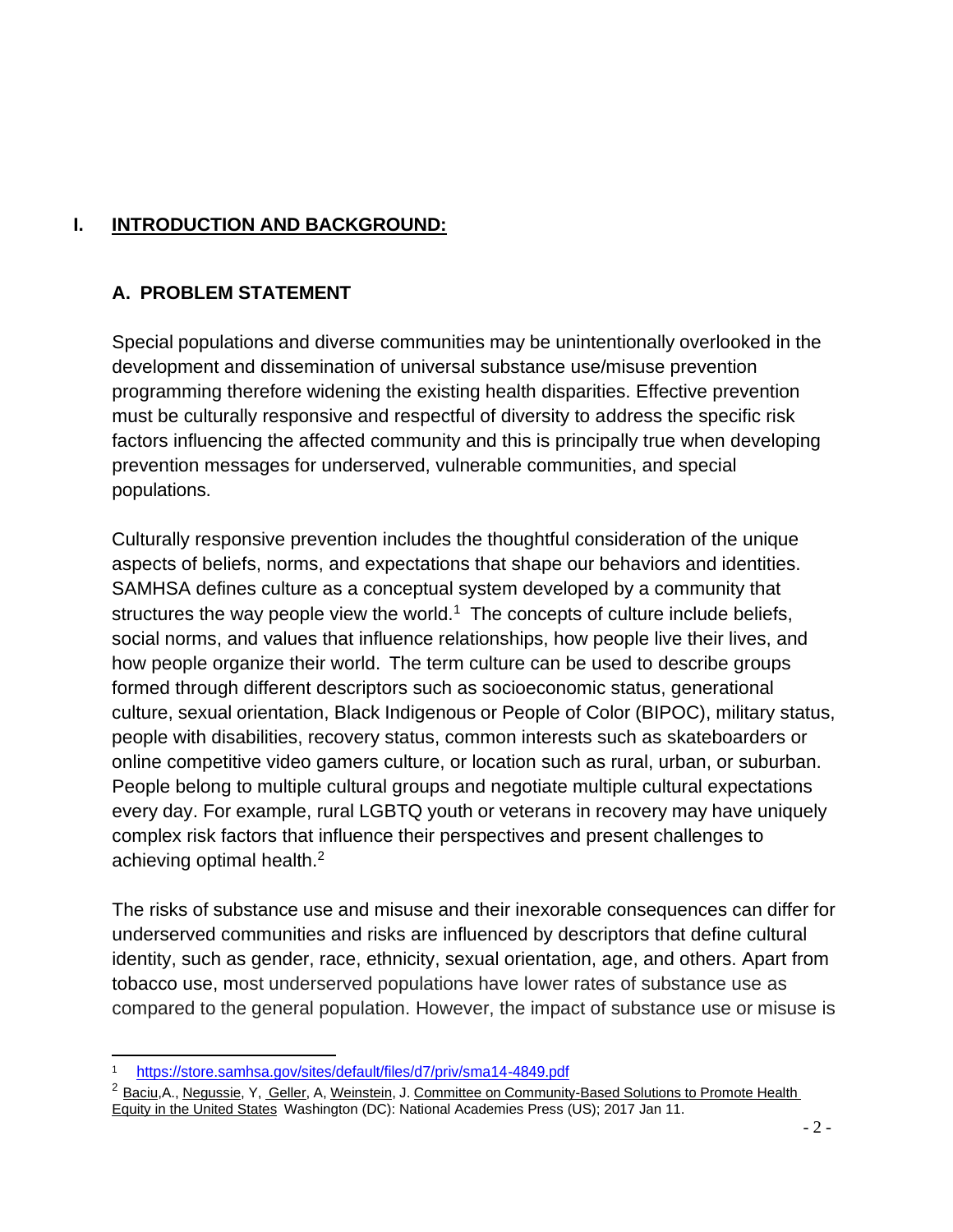more severe in underserved communities with higher rates of incarceration, job loss, morbidity, and mortality which serve to only widen gaps in health equity.[3](#page-3-0) Within the general population, binge drinking among 12- to 17-year-olds can result in immediate consequences such as alcohol poisoning, motor vehicle crashes, and violent acts, and for vulnerable communities the after-effects and the stigma of substance use and misuse can be further isolating. Adverse health outcomes among at-risk youth in underserved and vulnerable communities include an increased chance of developing a substance use disorder (SUD) and have profound health equity costs for the future.<sup>[4](#page-3-1)[,5](#page-3-2)</sup> Designing effective culturally responsive and inclusive prevention services to reduce risk or delay the onset of substance use, misuse, and problem gambling behaviors is vital for reaching members of traditionally underserved communities across the life span. Fostering community connections to reduce isolation, enhance prosocial opportunities, and build positive community identity can have a lasting affirmative influence to reduce health disparities. For more information on Behavioral Health Disparities please visit SAMHSA's website at [http://www.samhsa.gov/grants/grants](http://www.samhsa.gov/grants/grants-management/disparity-impact-statement)[management/disparity-impact-statement](http://www.samhsa.gov/grants/grants-management/disparity-impact-statement)

At the community level, successful prevention of alcohol, cannabis, and other substance misuse or overuse requires a mixed method approach of evidence-based prevention strategies that rely on local data sources and community input to produce culturally responsive prevention messages. NYS OASAS recognizes the value of communitybased prevention and prevention-focused coalitions that use local data to create tailored culturally competent efforts such as Environmental Change Strategies as cost-effective means to reduce or delay substance use/misuse. Environmental Change Strategies developed using SAMHSA's Strategic Prevention Framework (SPF) employ a multipronged approach that combines policy change, enforcement awareness, and media to promote positive health behaviors and to increase awareness of the negative consequences associated with substance use/misuse. Efforts such as state-wide seat belt laws, bike helmet laws, and smoke-free campus initiatives are excellent examples of large- and small-scale Environmental Change Strategies that boost positive behavior change to reduce negative health outcomes.

<span id="page-3-0"></span><sup>3</sup> Kowalchuk, A., Gonzalez, S.J., Zoorob, R. Substance Use Issues Among the Underserved United States and International Perspectives [Primary Care: Clinics in Office Practice](https://www.sciencedirect.com/science/journal/00954543) [V 44, Issue 1, M](https://www.sciencedirect.com/science/journal/00954543/44/1)arch 2017, 113-125.

<span id="page-3-1"></span><sup>4</sup> National Institute of Drug Abuse (January 2014). Principles of Adolescent Substance Use Disorder Treatment: A Research-Based Guide, NIH Publication Number 14-7953.

<span id="page-3-2"></span><sup>5</sup> Dennis, M. L., Godley S. H., Diamond, G., Tims, F.M., Babor, T., Donaldson, J., … Funk, R. (2004). The Cannabis Youth Treatment (CYT) Study: Main findings from two randomized trials. Journal of Substance Abuse Treatment, 27, 197- 213. 5.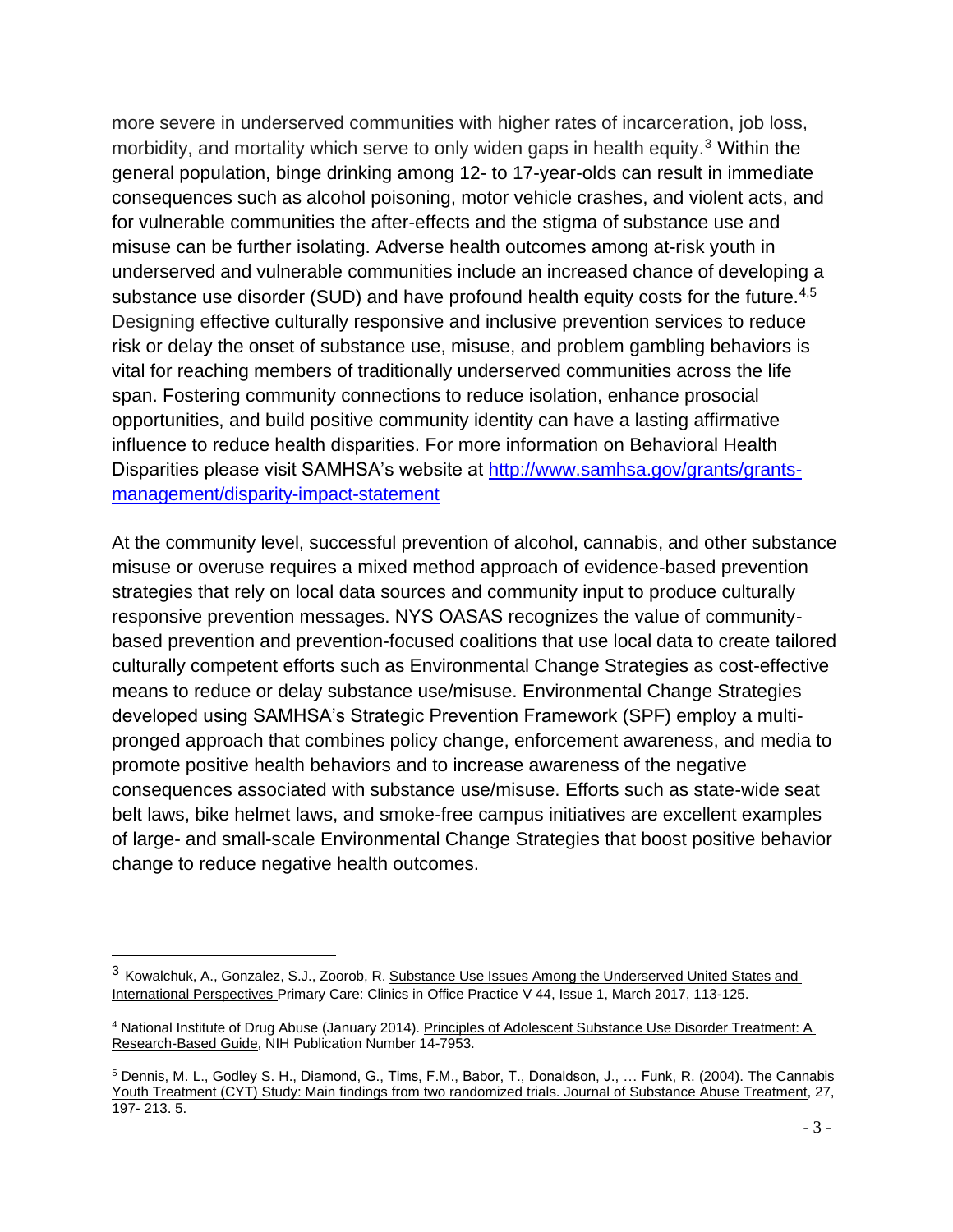Please review the Environmental Change Strategy recorded training on OASAS website for definitions and examples of the three components of Environmental change strategies: [https://oasas.ny.gov/applying-comprehensive-environmental-strategy](https://oasas.ny.gov/applying-comprehensive-environmental-strategy-approach)[approach.](https://oasas.ny.gov/applying-comprehensive-environmental-strategy-approach)

To address gaps in health equity, OASAS proposes to fund substance use/misuse prevention-focused coalitions to engage vulnerable and isolated communities who are connected by cultural identity in developing and implementing environmental change prevention strategies in these communities.

A community coalition is defined as a group of stakeholders who represent diverse organizations, constituencies, and community members who agree to work together to achieve a common goal to reduce substance use/misuse, and problem gambling behaviors. More than any other entity, community coalitions are poised to connect the 12 sectors of businesses, parents, media, law enforcement, schools, faith organizations, health providers, prevention providers, addictions treatment, mental health, social service agencies, and government for a wide-ranging representation of a community. Acting in concert, coalition partners gain a more complete understanding of the community's concerns and together they identify opportunities to implement evidence-based prevention solutions. The result is a comprehensive, community wide approach that makes efficient use of limited community resources to achieve measurable crosssystems outcomes in reduced and delayed substance use/misuse and problem gambling behaviors.

Coalitions funded will use the [Strategic Prevention Framework \(SPF\)](https://www.samhsa.gov/resource/ebp/strategic-prevention-framework) to develop culturally appropriate and tailored prevention for underserved communities such as veterans, LGBTQ youth, Latinx, people over the age of 50 years, people with disabilities, low socio-economic rural communities, migrant communities, and others. By using local data sources that can identify culturally specific substance use/misuse issues, a community can foster population-specific prevention strategies to reduce and delay underage substance use/misuse and instill lasting positive changes for their highrisk communities.

The Strategic Prevention Framework steps are designed to help prevention planners and communities build the necessary infrastructure for effective, responsive, and sustainable prevention.

The SPF has five steps and two guiding principles: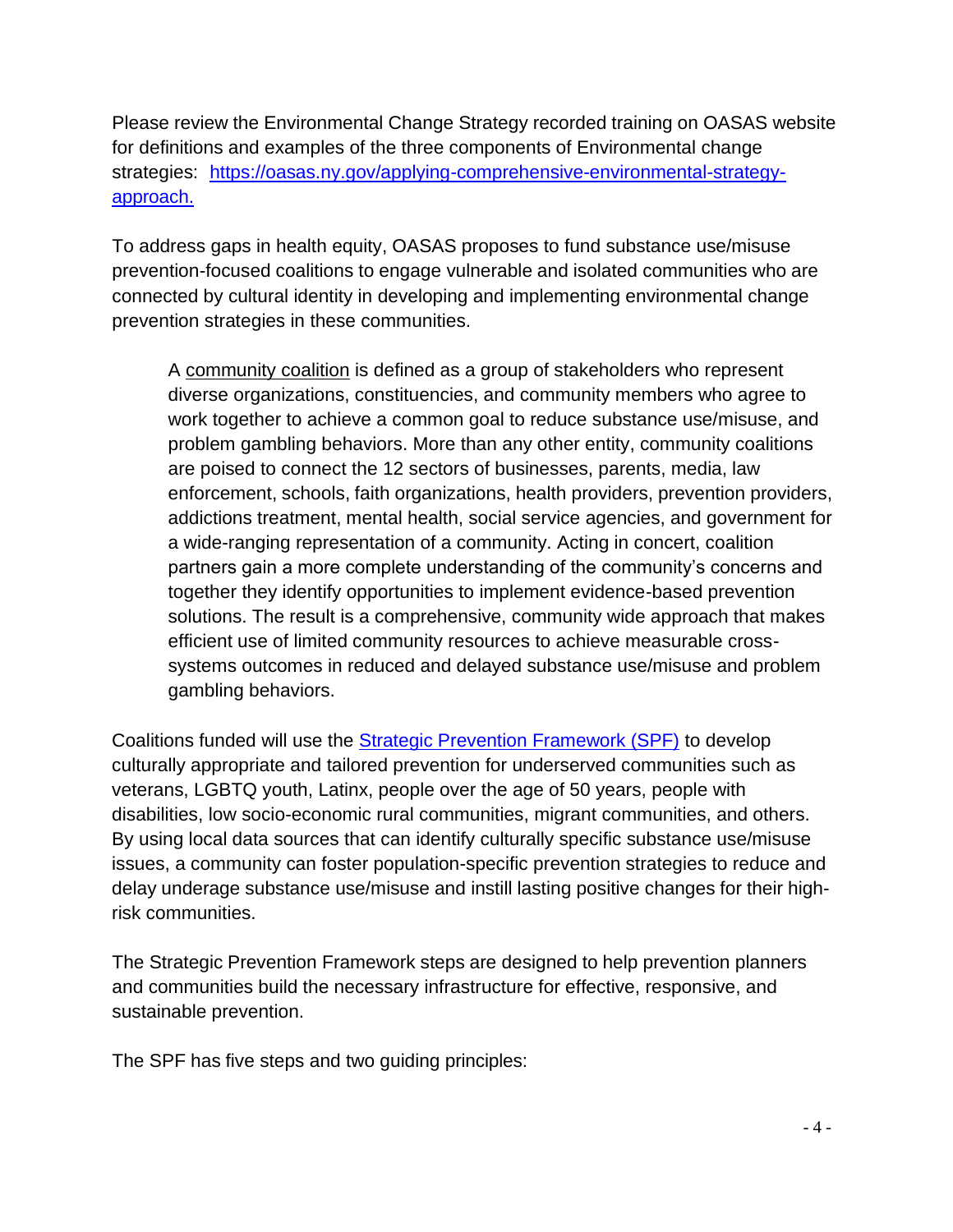- 1. **Assessment:** Identify local prevention needs based on data (i.e., What is the problem?)
- 2. **Capacity:** Build local resources and readiness to address prevention needs (i.e., What do you have to work with?)
- 3. **Planning:** Find out what works to address prevention needs and how to do it well (i.e., What should you do and how should you do it?)
- 4. **Implementation:** Deliver evidence-based programs and practices as intended (i.e., How can you put your plan into action?)
- 5. **Evaluation:** Examine the process and outcomes of programs and practices (i.e., Is your plan succeeding?)

The SPF is also guided by two cross-cutting principles that should be integrated into each of the steps.

**Cultural competence:** The ability of an individual or organization to understand and interact effectively with people who have different values, lifestyles, and traditions based on their distinctive heritage and social relationships.

**Sustainability:** The process of building an adaptive and effective system that achieves and maintains the desired long-term results.

For a detailed description on implementation of the SPF steps and its guiding principles, please visit: <https://www.samhsa.gov/resource/ebp/strategic-prevention-framework> Applying the SPF model, applicants will use the results of a local needs assessment to address the risk and or protective factors within the community of focus and identify an environmental strategy to address them.

# <span id="page-5-0"></span>**B. FUNDING AVAILABLE**

- Up to \$1.8 million is available to support a substance use /misuse preventionfocused community coalition to implement environmental strategies to reduce underage and binge alcohol and/or heavy cannabis use.
- An award of up to \$150,000 annually will be made in each of the counties of Queens, Kings, Bronx and Richmond for a total funding of up to \$450,000 per coalition. Actual funding for years 2 and 3 will be contingent on program implementation and milestone completion by the coalition.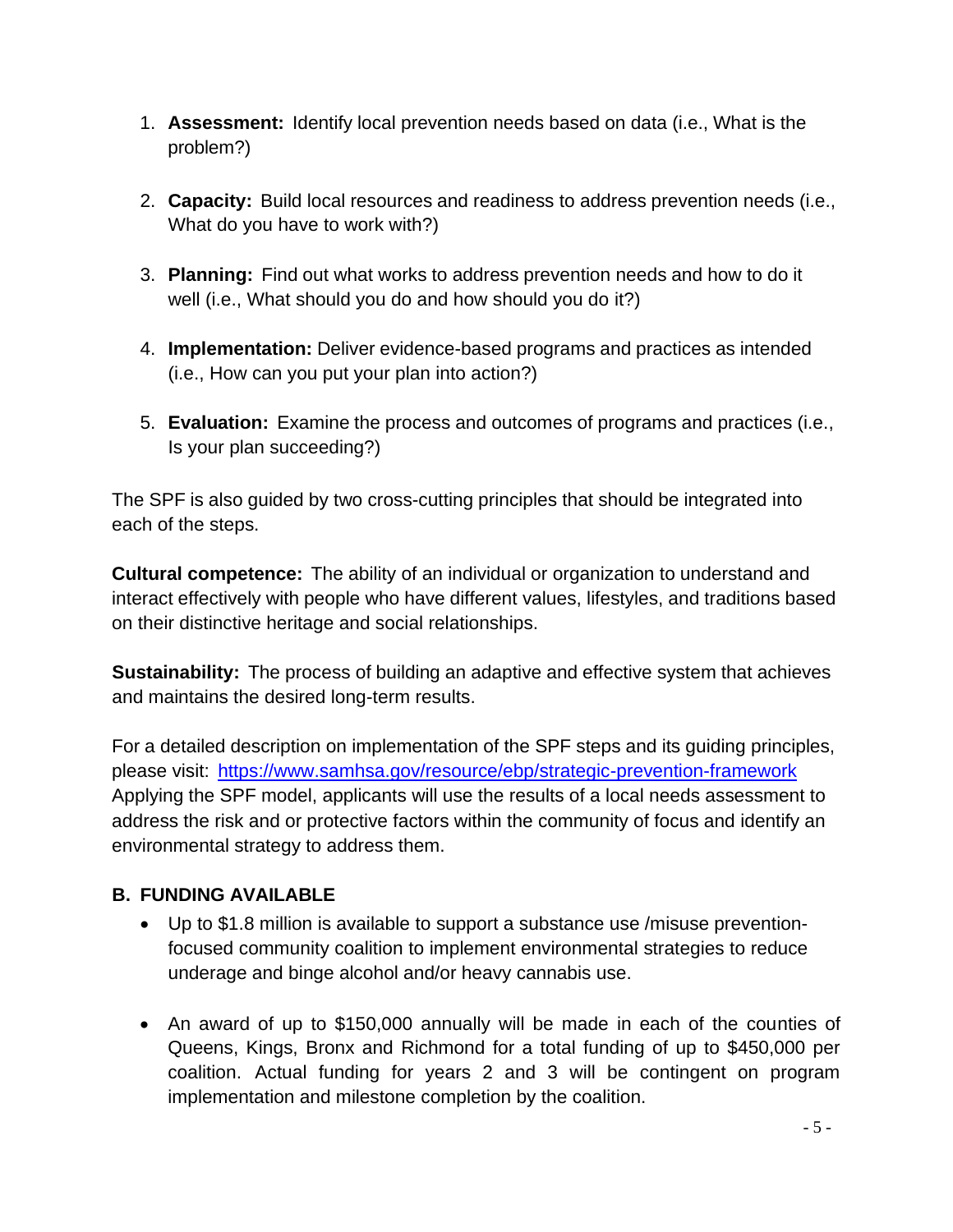# <span id="page-6-0"></span>**C. SCOPE OF SERVICES**

The Strategic Prevention Framework (SPF) must serve as the planning model for community coalitions responding to this RFP. Successful Applicants will use the 5-step SPF process to describe the data-driven decision-making process used to develop their plan while infusing the guiding principles of cultural responsiveness and sustainability. The application must demonstrate collaboration with local resources to develop culturally responsive and sustainable environmental prevention strategies targeting vulnerable communities.

- 1. Selected coalitions must address substance use and misuse among health disparate, vulnerable, or underserved culturally connected individuals and communities in New York State.
- 2. Using data, grantees are required to demonstrate high need for culturally appropriate prevention efforts in the selected community. Selected Applicants will be required to collect both survey and archival data that demonstrate need in the selected community and use a logic model to align need with responsive strategies and outcomes.
- 3. Selected Applicants must demonstrate their coalition has high capacity to engage the selected health disparate, vulnerable, or underserved community and to engage key stakeholders to plan and implement sustainable evidence-based environmental prevention strategies.
- 4. Selected Applicants will be required to hire a full-time coalition coordinator who represents or has strong connections to the underserved community. Additionally, the 12 sectors of the coalition membership should be representative or serve the intended vulnerable health disparate community.
- 5. Selected Applicants must demonstrate established partnerships with agencies and organizations who are experienced in addressing the health disparities within the intended community to ensure community buy in, maximize resources, and develop a plan for sustainability.
- 6. Selected Applicants are required to hire a part time data coordinator to oversee the needs assessment, and process and outcomes evaluation which will include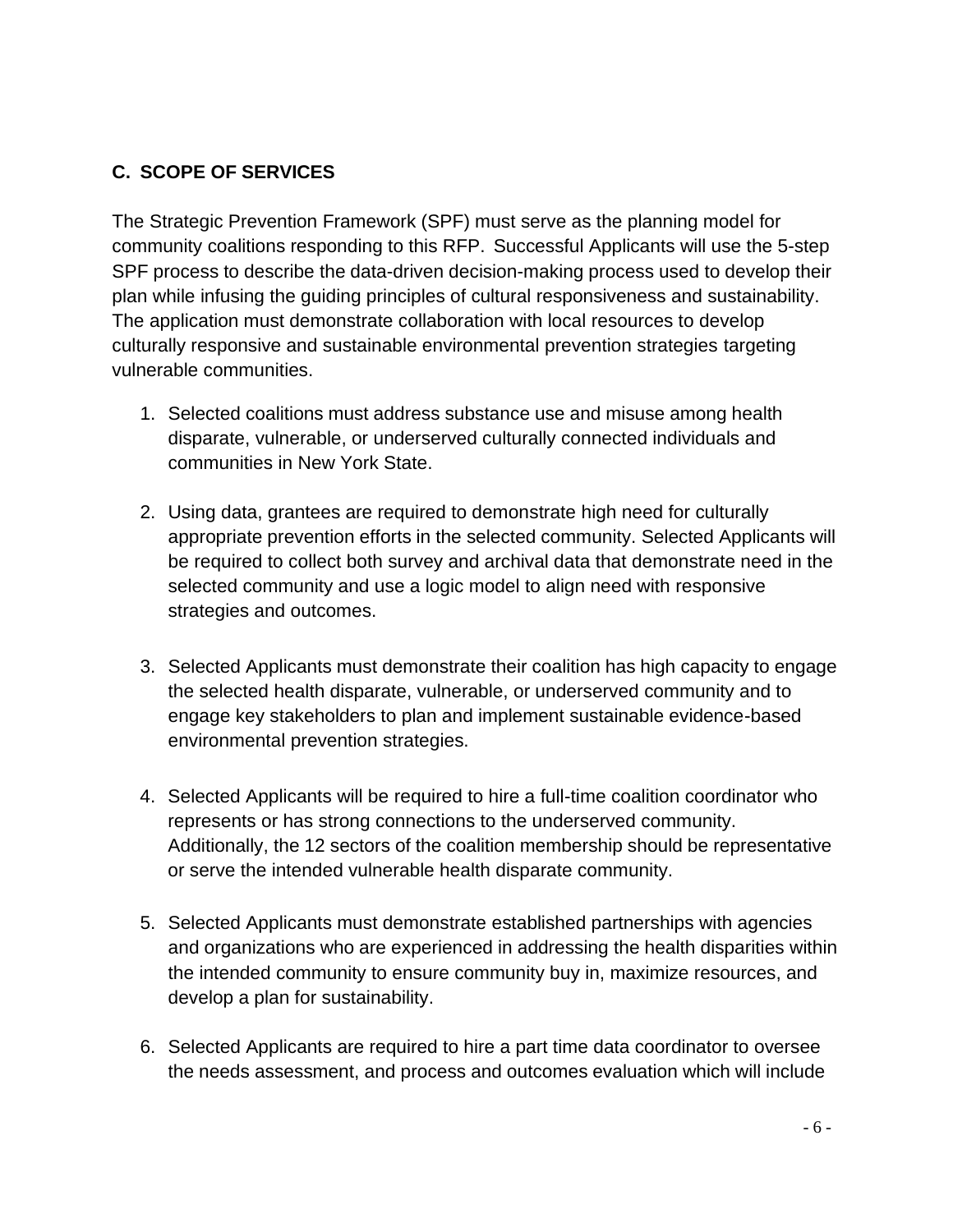both survey and archival data that assess changes in consumption, consequence, and risk/protective factors.

7. Selected Applicants will be required to submit reports of process and outcome data as instructed by OASAS.

Coalitions are expected to work with their region's Prevention Resource Center (PRC) for training and technical assistance.

The following is an anticipated timeline of proposed activities:

| <b>SPF Step</b> | <b>Activity</b>                                                          |
|-----------------|--------------------------------------------------------------------------|
| Planning        | -Begin process for collecting data from the identified population        |
|                 | -Start to collect archival and administrative data                       |
|                 | -Contract a data coordinator                                             |
| Assessment:     | -Contract a coalition coordinator                                        |
|                 | -Meet with PRC to develop an annual T/TA plan, and obtain T/TA           |
|                 | -Conduct and submit the coalition capacity checklist                     |
|                 | -Prepare a capacity building plan                                        |
| Capacity        | -Conduct and submit a community readiness assessment                     |
| <b>Building</b> | -Develop and submit a health disparities impact statement                |
|                 | -Work on activities listed in capacity building plan                     |
|                 | -Develop a strategic plan including a logic model, an action plan, and a |
| Planning        | cultural responsiveness plan                                             |
|                 | -Submit strategic plan to the state for approval                         |

# **YR1: Months 1-6**

#### **YR1: Months 7-12**

| <b>SPF Step</b> | <b>Activity</b>                                                                                                                                                                                                   |  |
|-----------------|-------------------------------------------------------------------------------------------------------------------------------------------------------------------------------------------------------------------|--|
| Assessment      | -Complete data collection                                                                                                                                                                                         |  |
|                 | -Submit needs assessment report                                                                                                                                                                                   |  |
| Capacity        | -Work on activities listed in capacity building plan                                                                                                                                                              |  |
| <b>Building</b> | -Update capacity building plan                                                                                                                                                                                    |  |
| Planning        | -Update strategic plan based on needs assessment report<br>-Identify appropriate prevention strategies<br>-Assess the prevention strategy and the coalition's cultural competence<br>-Develop sustainability plan |  |
| Implementation  | -Begin implementation activities from approved strategic plan                                                                                                                                                     |  |
|                 | -Complete prevention strategy fidelity assessment form                                                                                                                                                            |  |
| Evaluation      | -Prepare and submit an evaluation plan                                                                                                                                                                            |  |
|                 | -Complete monthly data entry for OASAS                                                                                                                                                                            |  |

#### **YR 2: Months 13-24**

| <b>SPF Step</b> | <b>Activity</b>                                                |  |
|-----------------|----------------------------------------------------------------|--|
| Capacity        | -Meet with PRC to develop an annual T/TA plan, and obtain T/TA |  |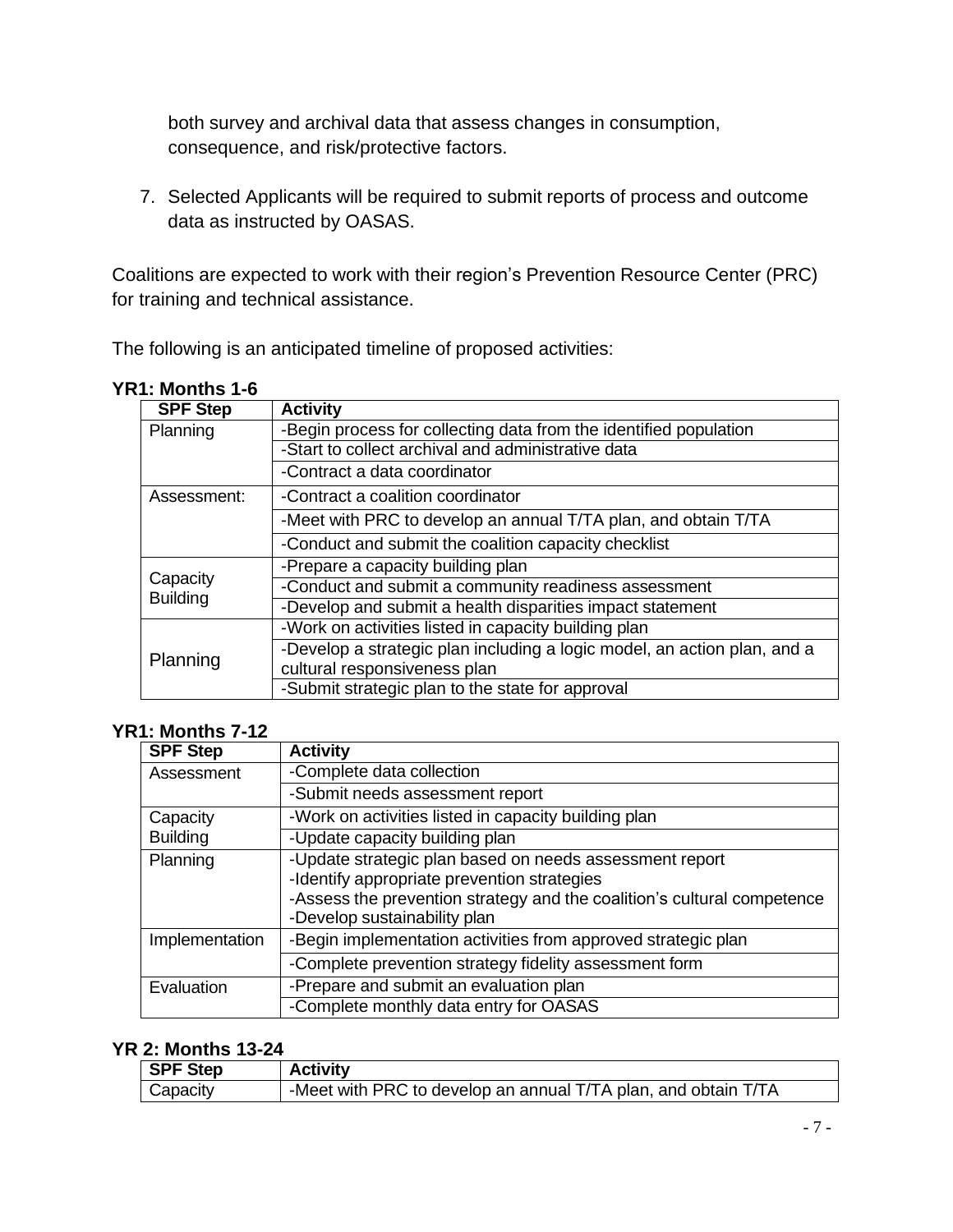| <b>Building</b> | -Work on activities listed in capacity building plan                 |  |
|-----------------|----------------------------------------------------------------------|--|
|                 | -Review 12 sector representation                                     |  |
|                 | -Conduct coalition capacity checklist                                |  |
| Planning        | -Update strategic plan based on preliminary and process evaluation   |  |
|                 | -Develop sustainability plan                                         |  |
|                 | -Review cultural competence and prevention strategy's responsiveness |  |
|                 | -Review health disparities impact statement                          |  |
| Implementation  | -Continue implementation of prevention activities from updated       |  |
|                 | strategic plan                                                       |  |
|                 | -Adjust prevention approaches based on process evaluation and        |  |
|                 | community feedback                                                   |  |
| Evaluation      | -Continue monthly data entry                                         |  |
|                 | -Conduct process evaluation                                          |  |

### **YR 3: Months 25-36**

| <b>SPF Step</b>                                                                       | <b>Activity</b>                                                |  |
|---------------------------------------------------------------------------------------|----------------------------------------------------------------|--|
| Capacity                                                                              | -Meet with PRC to develop an annual T/TA plan, and obtain T/TA |  |
| <b>Building</b>                                                                       | -Work on activities listed in capacity building plan           |  |
|                                                                                       | -Update capacity building plan                                 |  |
|                                                                                       | -Conduct coalition capacity checklist                          |  |
| -Update strategic plan and sustainability plan based on preliminary<br>Planning       |                                                                |  |
|                                                                                       | and process evaluation                                         |  |
|                                                                                       | -Review/ revise health disparities impact statement            |  |
| -Continue implementation activities from updated strategic plan and<br>Implementation |                                                                |  |
|                                                                                       | sustainability plan                                            |  |
| Evaluation                                                                            | -Continue monthly data entry                                   |  |
|                                                                                       | -Update evaluation plan                                        |  |
|                                                                                       | -Conduct final evaluation survey                               |  |
|                                                                                       | -Collect archival and administrative data                      |  |
|                                                                                       | -Submit final evaluation report                                |  |

### <span id="page-8-0"></span>**D. ELIGIBLE APPLICANTS**

Not-for-profit community coalitions or not-for-profit agencies that have experience in prevention coalition building. If the coalition does not have 501c 3 status or does not have an established fiscal agent with 501c 3 status, an OASAS-funded provider must be a part of the coalition and act as the fiscal agent for the community coalition. Proprietary entities are not eligible. In addition, the applicant must have or obtain a Dun and Bradstreet (D&B) Data Universal Numbering System (DUNS) number prior to receiving a contract.

### <span id="page-8-1"></span>**II. INQUIRIES AND CLARIFICATIONS:**

Any inquiries or requests for clarification about this RFA must be received in writing by 5:00PM EST on **6/13/2022** and must be submitted by email to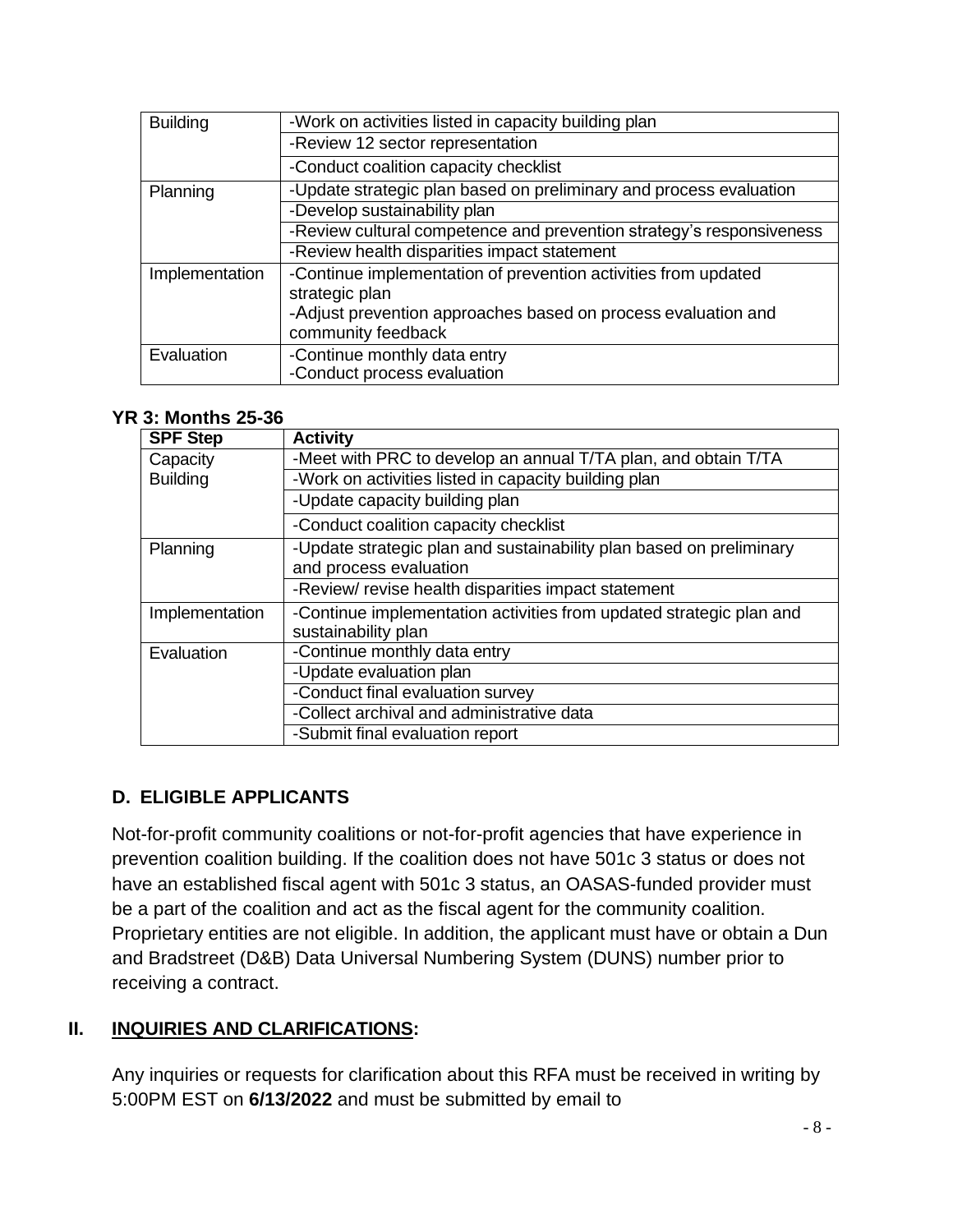[COVIDFunds@oasas.ny.gov](mailto:COVIDFunds@oasas.ny.gov) with a subject line **"Requests for Applications - OASAS Project No. SUPP1011"**. Answers will be posted to the OASAS Procurement web page on or around **6/16/2022**.

In the event it becomes necessary to clarify any portion of this RFA, a clarification will be posted to the OASAS website.

### <span id="page-9-0"></span>**III. SUBMISSION OF APPLICATIONS:**

Applications should be emailed to [COVIDFundsApplications@oasas.ny.gov](mailto:COVIDFundsApplications@oasas.ny.gov) **by 5:00 P.M. EST on 7/6/22.** The subject of the email should read: **SUPP1011, "Provider Name".**

**If applying in more than one county and/or at multiple locations within a county, separate applications must be submitted.**

### **APPLICATION FORMAT AND CONTENT**

The submission should include the following:

- 1. Proposal Cover Letter A Cover Letter will transmit the application to OASAS. It should be completed, signed, and dated by an authorized representative of the Applicant. The letter should include the Applicant's designated contact name, phone number and e-mail address.
- 2. Attachment B Contract Budget and Funding Summary
- 3. Attachment C- Program Narrative
- 4. Attachment D Executive Order No. 16 Certification
- 5. Memorandum of Understanding (MOU) between fiscal agent and applicant Coalition- Required only if a separate organization will serve as the fiscal agent for the Coalition.

### <span id="page-9-1"></span>**IV. REVIEW CRITERIA:**

OASAS will award one provider in each of the following counties: Kings, Queens, Bronx,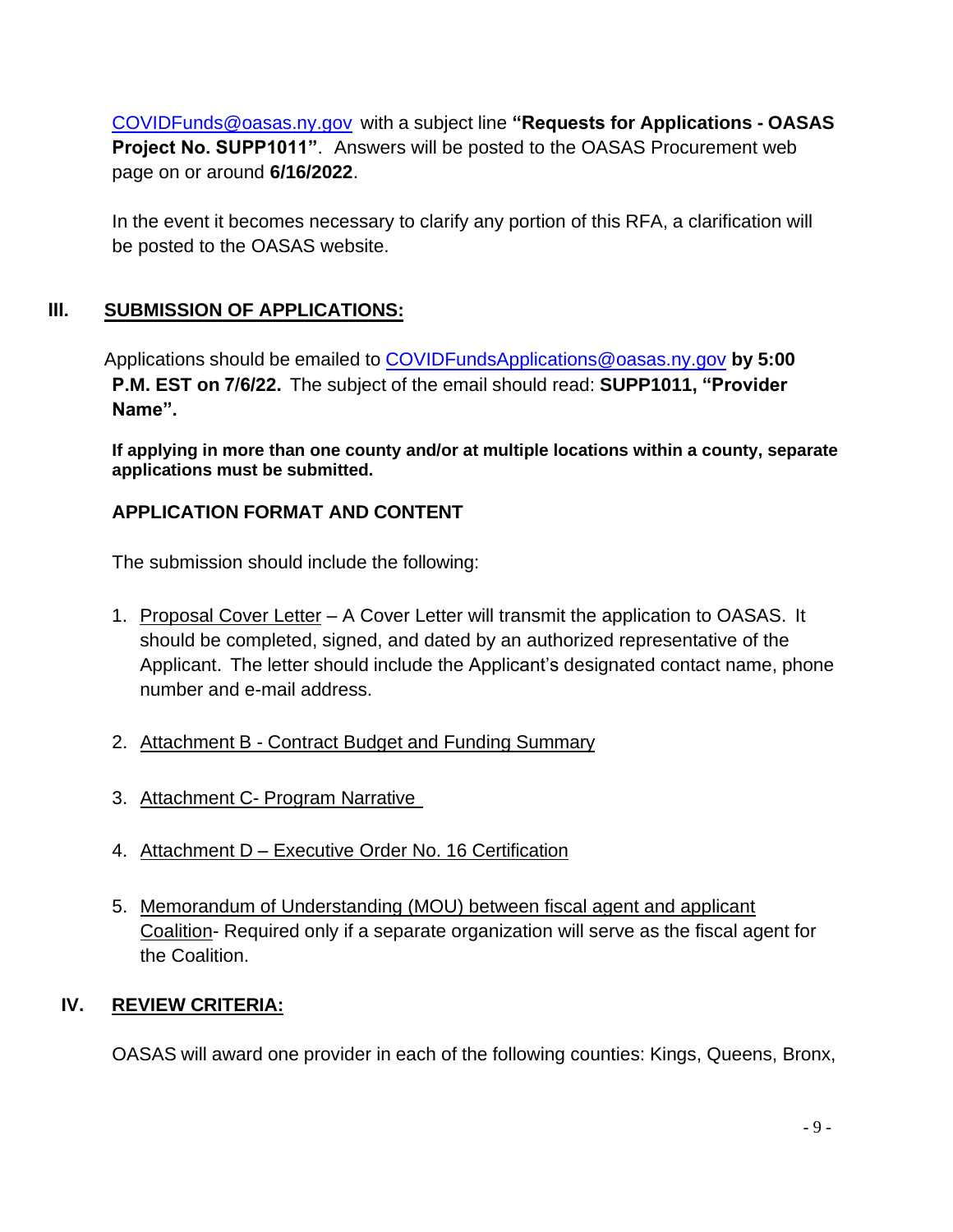and Richmond. Funding will be awarded based on determination that an applicant is eligible for an award; and has the highest score among applicants within each county according to the Program Narrative. Please limit the Program Narrative to twenty pages, including any charts and attachments.

Scoring will be as follows:

- 1. Attachment C:
	- a. Needs Assessment 15 points
	- b. Facilitation of a Healthy Coalition 20 points
	- c. Capacity to Engage 25 points
	- d. Cultural Considerations 15 points
	- e. Evaluation 10 points
	- f. Staffing Plan 10 points
	- g. Fiscal 5 points

# <span id="page-10-1"></span><span id="page-10-0"></span>**V. ADMINISTRATIVE INFORMATION:**

### **A. OASAS RESERVED RIGHTS**

OASAS reserves the right to:

- Reject any or all applications received in response to this Requests for Funding.
- Not make an award to any applicant who is not in good standing.
- Withdraw the RFA at any time, at OASAS's sole discretion.
- Make an award under this RFA in whole or in part.
- Make awards based on geographical or regional consideration to serve the best interests of the State.
- Make awards in a culturally humble and ethnically diverse manner as determined necessary and appropriate in the sole discretion of OASAS to serve best the interests of the State.
- Negotiate with the successful applicant within the scope of the RFA in the best interests of the State.
- Disqualify any applicant whose conduct and/or application fails to conform to the requirements of this RFA.
- Seek clarifications and revisions of applications.
- Use application information obtained through site visits, management interviews and the State's investigation of an applicant's or its proposed subcontractor's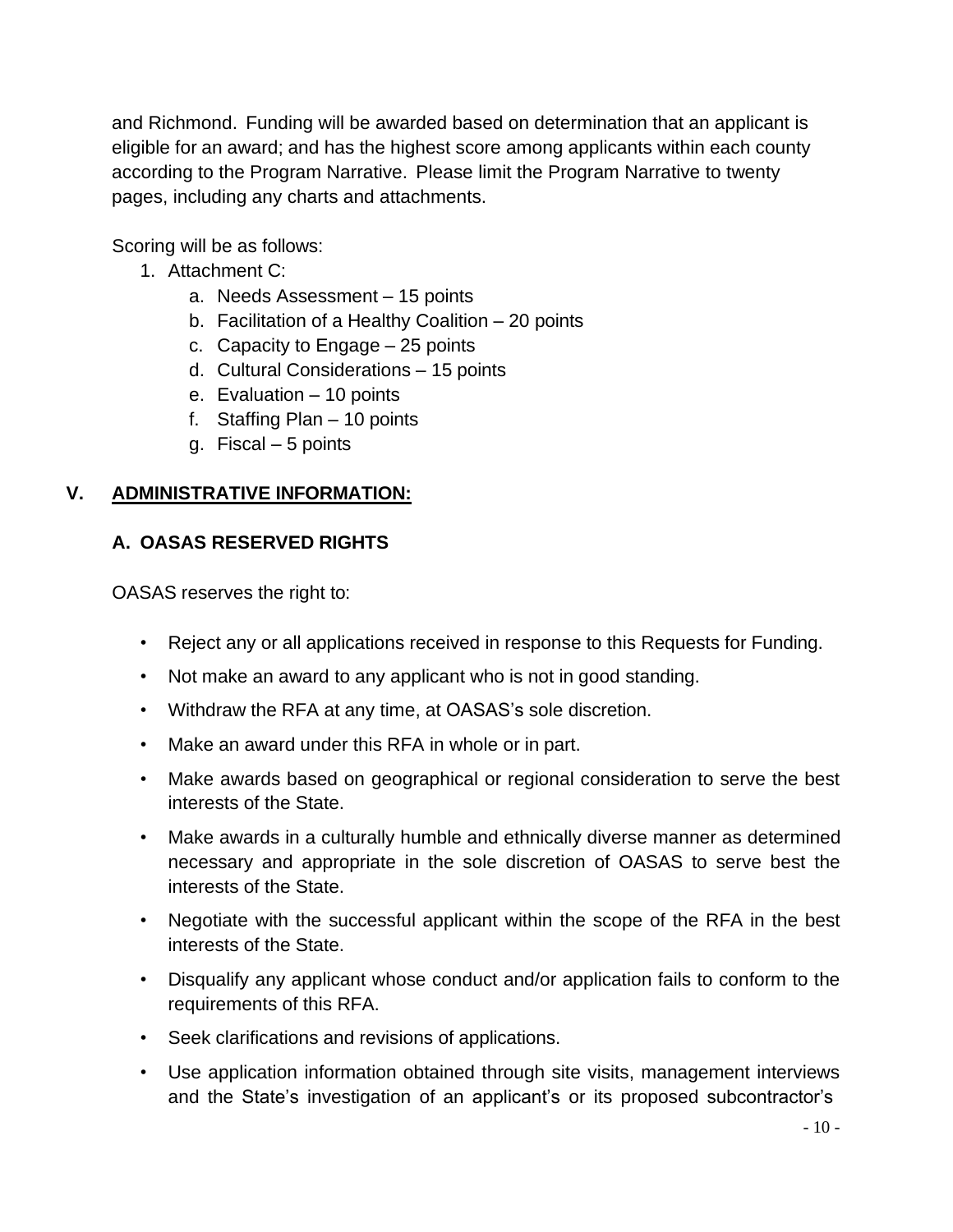qualifications, experience, ability or financial standing, and any material or information submitted by the applicant in response to the OASAS's request for clarifying information in the course of evaluation and/or selection under the RFA.

- Amend the RFA to correct errors of oversight, or to supply additional information as it becomes available.
- Direct applicants to submit application modifications addressing subsequent RFA amendments.
- Change any of the scheduled dates.
- Eliminate any mandatory, non-material specification that cannot be met by all of the prospective applicants.
- Waive any requirement that is not material.
- Conduct contract negotiations with the next successful applicant, should the OASAS be unsuccessful in negotiating with the selected applicant.
- Utilize any and all ideas submitted in the applications received.
- Require correction of simple arithmetic or other apparent errors for the purpose of assuring a full and complete understanding of an applicant's application and/or to determine an applicant's compliance with the requirements of the solicitation.
- Accept applications after the due date for submissions, if OASAS in its sole discretion, determines there is good cause shown for the delay in the submissions.

# <span id="page-11-0"></span>**B. VENDOR RESPONSIBILITY**

State agencies are required to ensure that contracts are awarded to responsible vendors. A determination of responsibility includes, but is not limited to, an affirmative review of an applicant's qualifications, legal authority, financial stability, integrity and past contract performance. A vendor responsibility review, including completion of a vendor responsibility questionnaire, will be required of any successful applicant. OASAS requires a successful applicant to formally communicate any changes in its responsibility disclosure. Failure to disclose any changes provides OASAS with the right to terminate the contract for cause.

OASAS recommends that applicants file the required Vendor Responsibility Questionnaire online via the New York State VendRep System. To enroll in and use the New York State VendRep System, see the VendRep System Instructions available at <http://osc.state.ny.us/vendrep/documents/system/checklist.pdf> or go directly to the VendRep System online at [http://www.osc.state.ny.us/vendrep/info\\_vrsystem.htm.](http://www.osc.state.ny.us/vendrep/info_vrsystem.htm)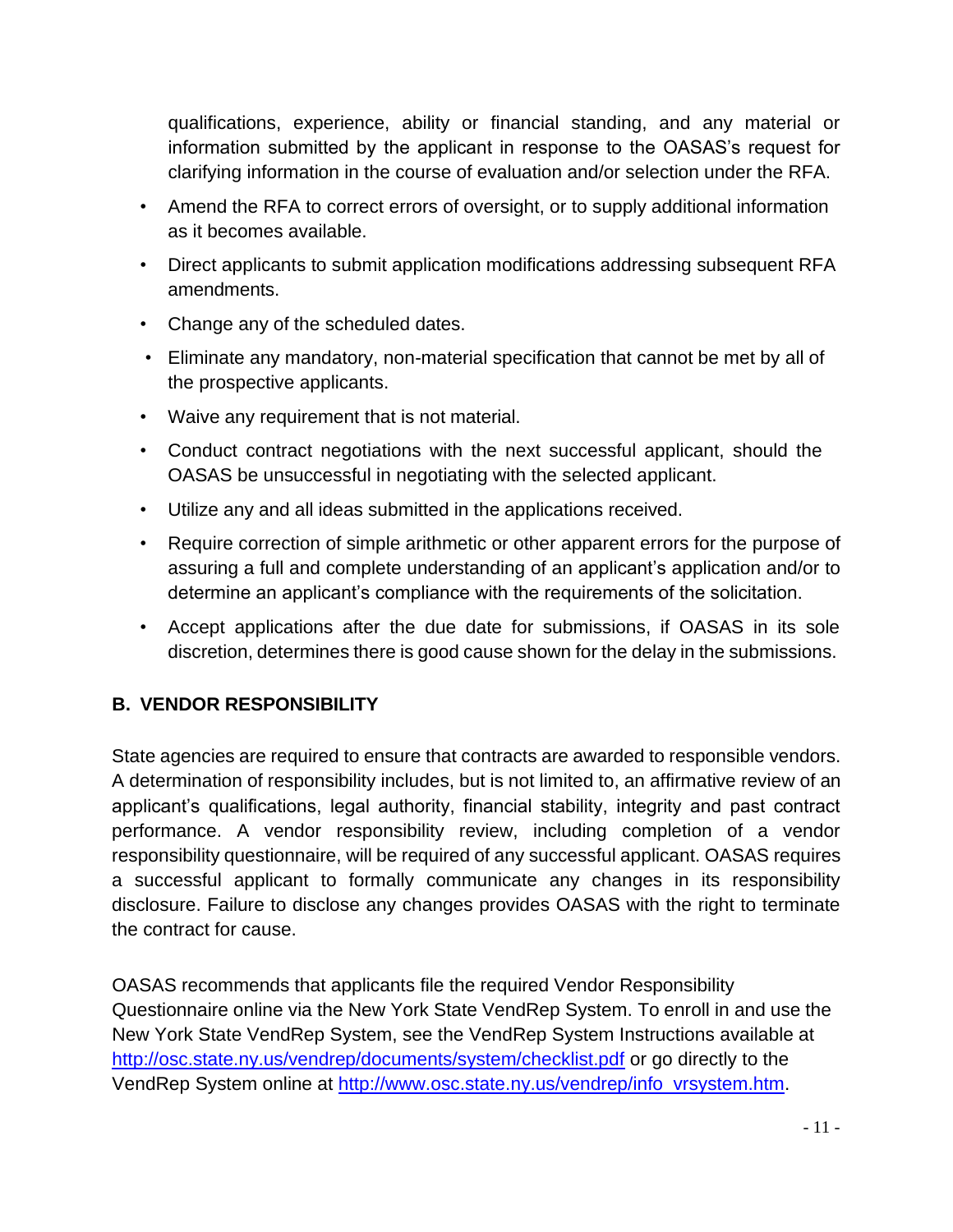Applicants must provide their New York State Vendor Identification Number when enrolling. To request assignment of a Vendor ID or for VendRep System assistance, contact the Office of the State Comptroller's Help Desk at (866) 370-4672 or (518) 408- 4672 or email at [ciohelpdesk@osc.state.ny.us.](mailto:ciohelpdesk@osc.state.ny.us)

Applicants opting to complete and submit a paper questionnaire can obtain the appropriate questionnaire from the VendRep website at [www.osc.state.ny.us/vendrep](http://www.osc.state.ny.us/vendrep) or via contacting OASAS or the Office of the State Comptroller's Help Desk for a copy of the paper form.

### <span id="page-12-0"></span>**C. PREQUALIFICATION REQUIREMENTS FOR NOT-FOR-PROFIT BIDDERS**

Pursuant to the NYS Division of the Budget Bulletin H-1032 Revised, dated July 16, 2014, NYS has instituted key reform initiatives to the grant contract process, which require that **not-for-profits must register in the NYS Grants Gateway and complete a Vendor Prequalification process**.

Applicants must be pre-qualified in the NYS Grants Gateway when submitting their application. In addition, any award is contingent on the Applicant(s) being pre-qualified at the time of contract execution. (See: [http://grantsgateway.ny.gov/\)](http://grantsgateway.ny.gov/))

Below is a summary of the steps that must be completed to meet registration and prequalification requirements. The Vendor User Manual in the Grants Reform Website details the requirements and can be found at https://grantsmanagement.ny.gov/grantee-documents.

#### **1. Register for the Grants Gateway**.

• On the Grants Reform Website, download a copy of the Registration Form for Administrator. A signed, notarized original form must be sent to the Division of Budget at the address provided in the instructions. You will be provided with a Username and Password allowing you to access the Grants Gateway.

If you have previously registered and do not know your Username, please email [grantsreform@budget.ny.gov.](mailto:grantsreform@budget.ny.gov) If you do not know your Password please click the Forgot Password link from the main log in page and follow the prompts.

### **2. Complete your Prequalification Application.**

• Log in to the Grants Gateway. **If this is your first time logging in,** you will be prompted to change your password at the bottom of your Profile page. Enter a new password and click SAVE.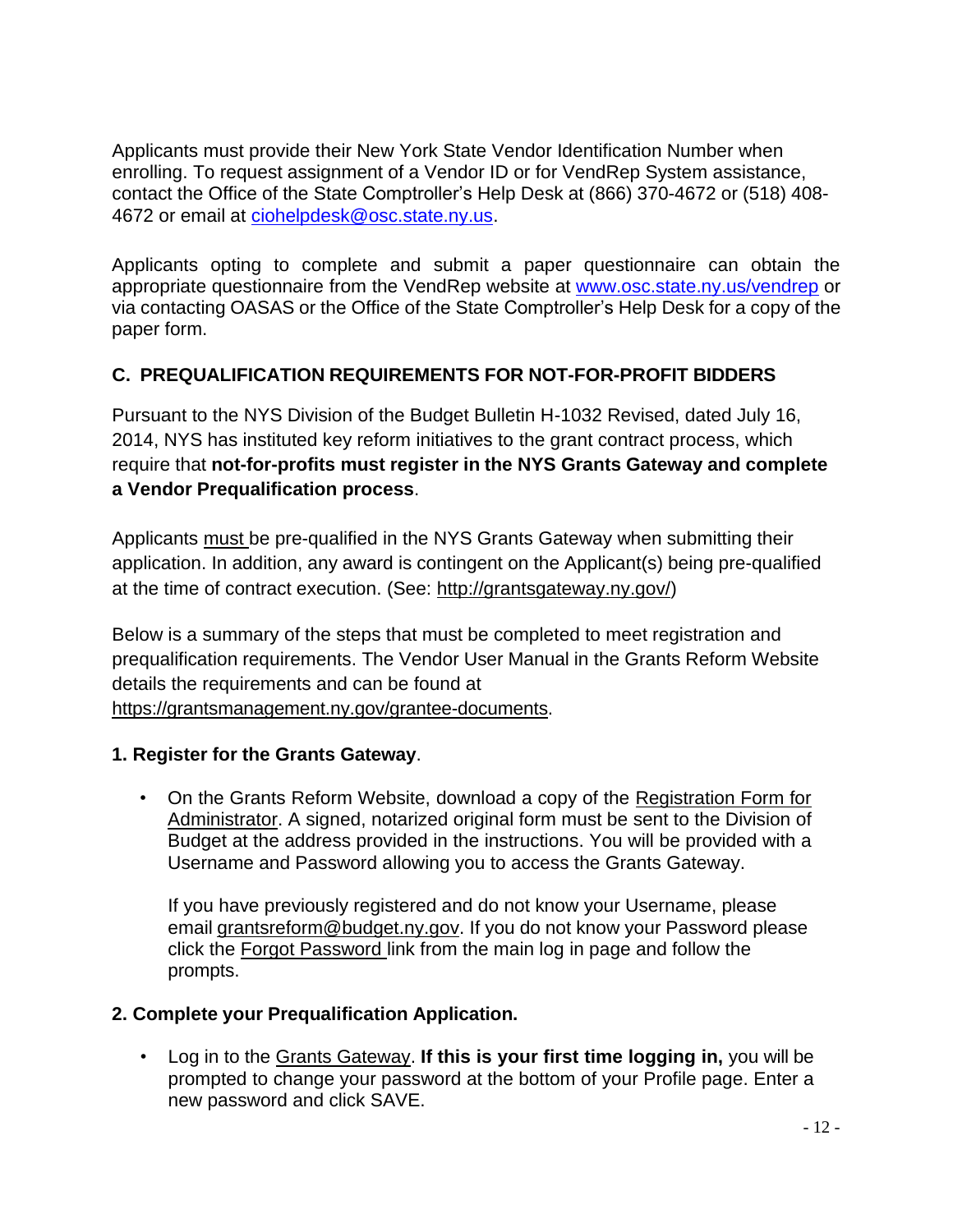- Click the *Organization(s)* link at the top of the page and complete the required fields including selecting the State agency you have the most grants with. This page should be completed in its entirety before you SAVE. A *Document Vault* link will become available near the top of the page. Click this link to access the main Document Vault page.
- Answer the questions in the *Required Forms* and upload *Required Documents*. This constitutes your Prequalification Application. Optional Documents are not required unless specified in this Request for Proposal.
- Specific questions about the prequalification process should be referred to your agency representative or to the Grants Reform Team at [grantsreform@budget.ny.gov.](mailto:grantsreform@budget.ny.gov)

### **3. Submit Your Prequalification Application**

- After completing your Prequalification Application, click the *Submit Document Vault* **Link** located below the Required Documents section to submit your Prequalification Application for State agency review. Once submitted the status of the Document Vault will change to *In Review*.
- If your Prequalification reviewer has questions or requests changes, you will receive email notification from the Gateway system.
- Once your Prequalification Application has been approved, you will receive a Gateway notification that you are now prequalified to do business with New York State.

Failure to prequalify and maintain your prequalification status will serve as a bar to grant eligibility. If you have any questions about prequalification, please go to the Grants Reform website or contact [COVIDFunds@oasas.ny.gov.](mailto:COVIDFunds@oasas.ny.gov)

# <span id="page-13-0"></span>**D. EXECUTIVE ORDER 16 REQUIREMENTS**

In accordance with Executive Order No. 16, State Entities are directed to refrain from entering into any new contract or renewing any existing contract with an entity conducting business operations in Russia. On March 24, 2022, the United States, in coordination with the European Union and the Group of Seven (G-7), imposed sanctions on an additional 400 Russian individuals and entities. The federal sanctions include efforts to block moves by Russian entities and individuals to evade the sanctions imposed or to use international reserves. While the federal sanctions seek to target specific entities and individuals within Russia, Executive Order No. 16 is intended to ensure that New York State is not entering into contracts with entities conducting business in Russia and thereby indirectly supporting Russia's unjustified war against the Ukrainian people.

- 13 - In order to comply with Executive Order No. 16, State Entities must obtain a certification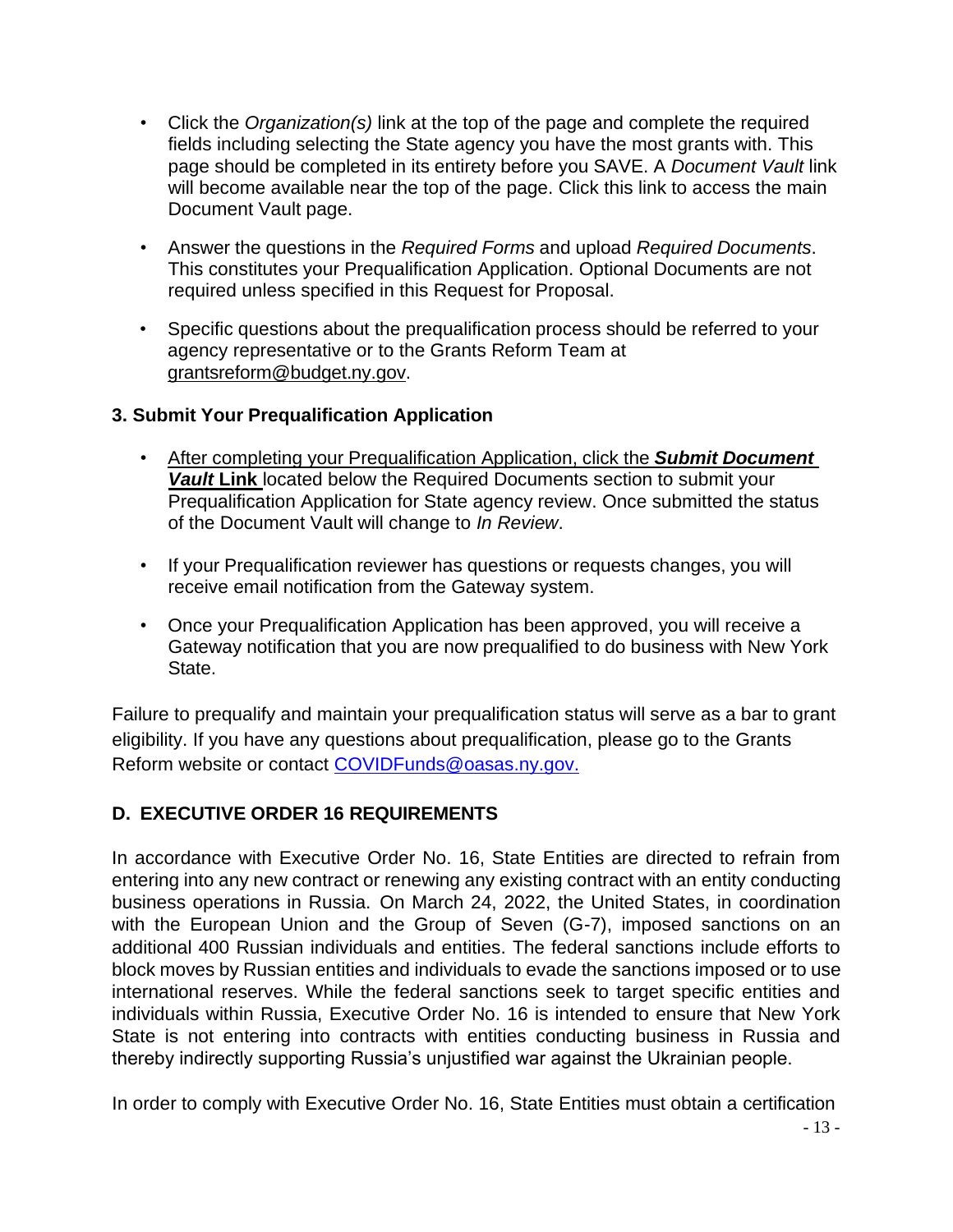from applicants as part of a solicitation for a new contract or extension of an existing contract. Such Applicant certification shall be made utilizing **Attachment C.**

### <span id="page-14-0"></span>**E. COMPLIANCE REQUIREMENTS**

All activities performed with funds from this solicitation must be carried out in a manner that complies with all applicable federal and New York State laws and regulations.

### <span id="page-14-1"></span>**F. REPORTING REQUIREMENTS**

Applicants will be required to provide monthly implementation status reports and service delivery statistics once program is operational. OASAS may add additional reporting based on SAMHSA and OASAS needs for information.

#### **G. PAYMENT PROCESS**

#### **1. Advance Payment and Recoupment Language:**

- a. The State agency will make one advance payment to the Contractor, in the amount of twenty-five percent (25%), for each program of the budget as set forth in the most recently approved applicable Attachment B form (Budget) within thirty (30) days of State Agency approval of the initial contract or any amendment thereafter.
- b. Recoupment of any advance payment shall be recovered by crediting subsequent reimbursement claims until the advance is fully recovered within the contract period.
- c. If upon completion or termination of this Master Contract, all advance payments have not been fully liquidated, the balance of such payments shall be paid by the Contractor to the State upon demand.

#### **2. Interim and/or Final Claims for Reimbursement:**

Claims for reimbursement may not be submitted more often than monthly for allowable costs. All invoices shall be submitted using the form identified by the State Agency and submitted to [COVIDFundsVOUCHERS@oasas.ny.gov.](mailto:COVIDFundsVOUCHERS@oasas.ny.gov)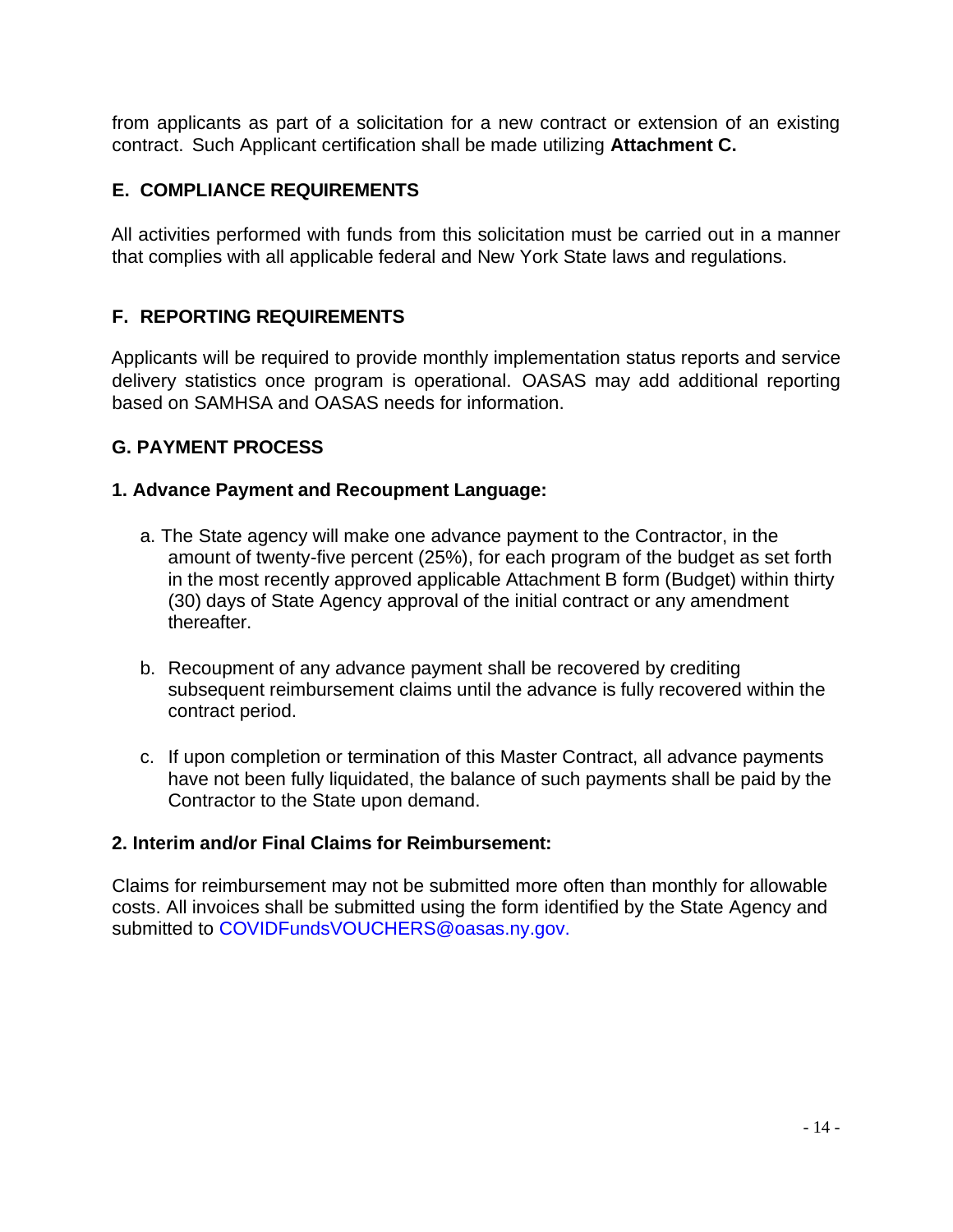#### **Attachment B – Contract Budget and Funding Summary INSTRUCTIONS – PREVENTION COMMUNITY COALITIONS**

| 1              | Initiative             | Enter the name of the initiative for this budget submission.                                                                                  |  |  |
|----------------|------------------------|-----------------------------------------------------------------------------------------------------------------------------------------------|--|--|
| $\overline{2}$ |                        | <b>Printed Legal Name of Print the incorporated or legal name of the agency submitting the</b>                                                |  |  |
|                | <b>Entity</b>          | request. Do not enter the common name or acronym.                                                                                             |  |  |
| 3              | <b>SFS Supplier ID</b> | Enter the unique 10-digit number that identifies the agency/vendor in                                                                         |  |  |
|                |                        | the Statewide Financial System (SFS).                                                                                                         |  |  |
| 4              | <b>OASAS Provider</b>  | Enter the unique five-digit number that identifies the agency and that                                                                        |  |  |
|                | <b>Number</b>          | is used for reporting purposes to OASAS. This number is the same as<br>the Agency Code number used when submitting Consolidated Fiscal        |  |  |
|                |                        | Report documents.                                                                                                                             |  |  |
| $5 - 7$        | <b>Address</b>         | Enter the mailing address, including zip code, where the                                                                                      |  |  |
|                |                        | administrative office of the bidder entity is located.                                                                                        |  |  |
| $8 - 11$       | <b>Contact Person</b>  | Enter the printed name and title, telephone number (including area                                                                            |  |  |
|                |                        | code), and email of the person who can answer questions concerning                                                                            |  |  |
|                |                        | the information provided on the Budget form.                                                                                                  |  |  |
|                | 12-17 Requested Budget | Applicants should refer to the Consolidated Fiscal Reporting Manual<br>for a more detailed general description of the following expense items |  |  |
|                |                        | which should be entered in Columns A-Primary Prevention and B-All                                                                             |  |  |
|                |                        | Other Services (see table below). Further detail regarding these                                                                              |  |  |
|                |                        | categories can also be found in the Detail instructions on page 2.                                                                            |  |  |
|                |                        |                                                                                                                                               |  |  |
|                |                        | 12) Personal Services;                                                                                                                        |  |  |
|                |                        | 13) Fringe Benefits;<br>14) Other Than Person Services/Non-Personal Services;                                                                 |  |  |
|                |                        | 15) Equipment;                                                                                                                                |  |  |
|                |                        | 16) Property/Space; and                                                                                                                       |  |  |
|                |                        | 17) Agency Administration.                                                                                                                    |  |  |
|                |                        |                                                                                                                                               |  |  |
|                |                        | Enter a zero (0) in those categories for which no costs are                                                                                   |  |  |
|                |                        | anticipated.<br>Some categories may not be an allowable expense for certain                                                                   |  |  |
|                |                        | initiatives. In that case, the entry will be blacked out on the budget                                                                        |  |  |
|                |                        | form.                                                                                                                                         |  |  |
|                |                        | All requested amounts should be rounded to the nearest                                                                                        |  |  |
|                |                        | dollar. Agency administration costs may not exceed 10% of the total                                                                           |  |  |
|                |                        | Personal Services, Fringe Benefits, and Other Than Personal                                                                                   |  |  |
|                |                        | Services costs.                                                                                                                               |  |  |

**Primary Prevention** – Include all anticipated allowable expenses as defined by the scope of work related to Primary Prevention services as defined by Federal 45 CFR § 96.125 - Primary prevention (e.g., activities reported under Consolidated Fiscal Reporting program code 5520). See also the *[OASAS](https://oasas.ny.gov/system/files/documents/2019/09/Prevention%20guideliens.pdf)  [Prevention Guidelines for OASAS Funded and/or Certified Prevention Services](https://oasas.ny.gov/system/files/documents/2019/09/Prevention%20guideliens.pdf)*.

Note: Any tuition reimbursement or loan forgiveness costs for Primary Prevention staff must be budgeted and claimed under All Other Services (see below).

|       | 18-19 Agency Official     | Enter the printed name and title of the agency representative        |  |  |
|-------|---------------------------|----------------------------------------------------------------------|--|--|
|       |                           | authorized to submit this application on the agency's behalf, signed |  |  |
|       |                           | land dated.                                                          |  |  |
| 20-21 | <b>Signature and Date</b> | The agency representative must sign and date the funding request.    |  |  |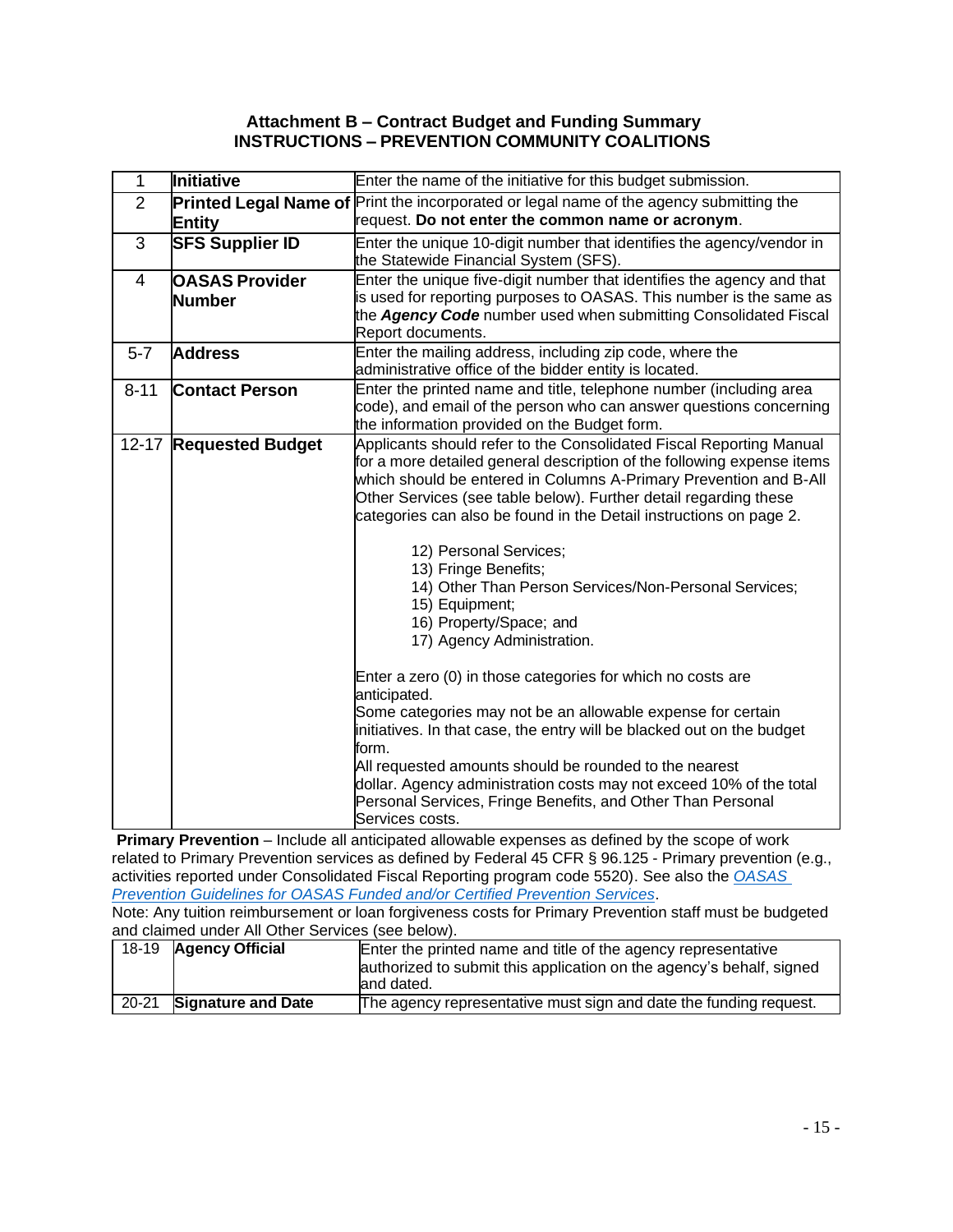#### **Attachment B – Contract Budget and Funding Detail INSTRUCTIONS – COMMUNITY COALITIONS**

| <b>Initiative</b> | Enter the name of the initiative for this budget submission.                                   |
|-------------------|------------------------------------------------------------------------------------------------|
|                   | <b>Printed Legal Name of Print the incorporated or legal name of the agency submitting the</b> |
| Entity            | request. Do not enter the common name or acronym.                                              |

#### **All entries on lines 12-17 must be entered as Primary Prevention and All Other Services as defined in the Attachment B Summary instructions.**

| 12              | <b>Personal Services</b>                                 | The total amount of all proposed spending to support compensation                                                                                                                                                                                                                                                                                                                                                                                    |  |  |
|-----------------|----------------------------------------------------------|------------------------------------------------------------------------------------------------------------------------------------------------------------------------------------------------------------------------------------------------------------------------------------------------------------------------------------------------------------------------------------------------------------------------------------------------------|--|--|
|                 |                                                          | expenses, i.e., wages and salaries, for program staff. No entry is<br>needed.                                                                                                                                                                                                                                                                                                                                                                        |  |  |
| 12a             | <b>Coalition Coordinator</b>                             | Enter the anticipated annual salary cost for the full-time Coalition<br>Coordinator.                                                                                                                                                                                                                                                                                                                                                                 |  |  |
| 12 <sub>b</sub> | <b>Data Coordinator</b>                                  | Enter the anticipated annual salary cost for the part-time Data<br>Coordinator.                                                                                                                                                                                                                                                                                                                                                                      |  |  |
| 12 c-d          | Other (identify)                                         | Enter any other Personal Services costs supported by this initiative<br>with identifying information.                                                                                                                                                                                                                                                                                                                                                |  |  |
| 13              | <b>Fringe Benefits</b>                                   | Enter the total amount of fringe benefits spending (mandated and non-<br>mandated) that pertain to the above personal services costs supported<br>by this initiative.                                                                                                                                                                                                                                                                                |  |  |
| $\overline{14}$ | Other Than Personal<br>Services/Non-Personal<br>Services | The total amount of expenses other than: salaries and fringe benefits;<br>equipment with a cost in excess of \$1,000; and property costs, such as<br>rent or renovations. This line is calculated from entries in lines 14a-<br>14j. No entry is needed.                                                                                                                                                                                             |  |  |
| 14a             | <b>Supplies and Materials</b>                            | Enter the total amount of anticipated costs for program supplies,<br>including but not limited to cleaning and housekeeping supplies,<br>computer software, printing, copying, and postage.                                                                                                                                                                                                                                                          |  |  |
| 14 <sub>b</sub> | <b>Contractual Services</b>                              | Enter the total amount of anticipated costs for all contracted personal<br>services, including direct care and clinical services.                                                                                                                                                                                                                                                                                                                    |  |  |
| 14 c-f          | Other (identify)                                         | Enter all other OTPS expenses that cannot be included in lines 14 a<br>through 14 c above. Items with a cost in excess of \$1,000 must be<br>listed separately by description and amount. Items costing less than<br>\$1,000 each may be aggregated and listed as "All Items < \$1,000<br>each" with the corresponding combined total amount. Examples of<br>'Other" OTPS expenses include training costs, medications, utilities,<br>and insurance. |  |  |
| $\overline{15}$ | Equipment                                                | The total amount of expenses for leased or rented equipment and/or<br>purchased equipment with a cost in excess of \$1,000. This line is<br>calculated from entries in lines 15a-15d. No entry is needed.<br>Note: Depreciation and interest expenses are non-allowable costs.                                                                                                                                                                       |  |  |
| $15a-d$         | Other (identify)                                         | Enter any items to be purchased with these funds with a cost in excess<br>of \$1,000 with identifying detail.                                                                                                                                                                                                                                                                                                                                        |  |  |
| 16              | <b>Property/Space</b>                                    | Enter total additional property costs anticipated in support of this<br>initiative.                                                                                                                                                                                                                                                                                                                                                                  |  |  |
| 17              | Agency<br>Administration                                 | Enter any additional agency administration costs your agency will incur<br>to implement the agency's proposed use of funds. Agency<br>administration costs may not exceed 10% of the total Personal<br>Services, Fringe Benefits, and Other Than Personal Services costs<br>listed above.                                                                                                                                                            |  |  |

#### **Please note:**

Expenditures supported by these funds must be reasonable and/or necessary for providing SUD services in both nature and amount and have not previously and will not otherwise be reimbursed by other funding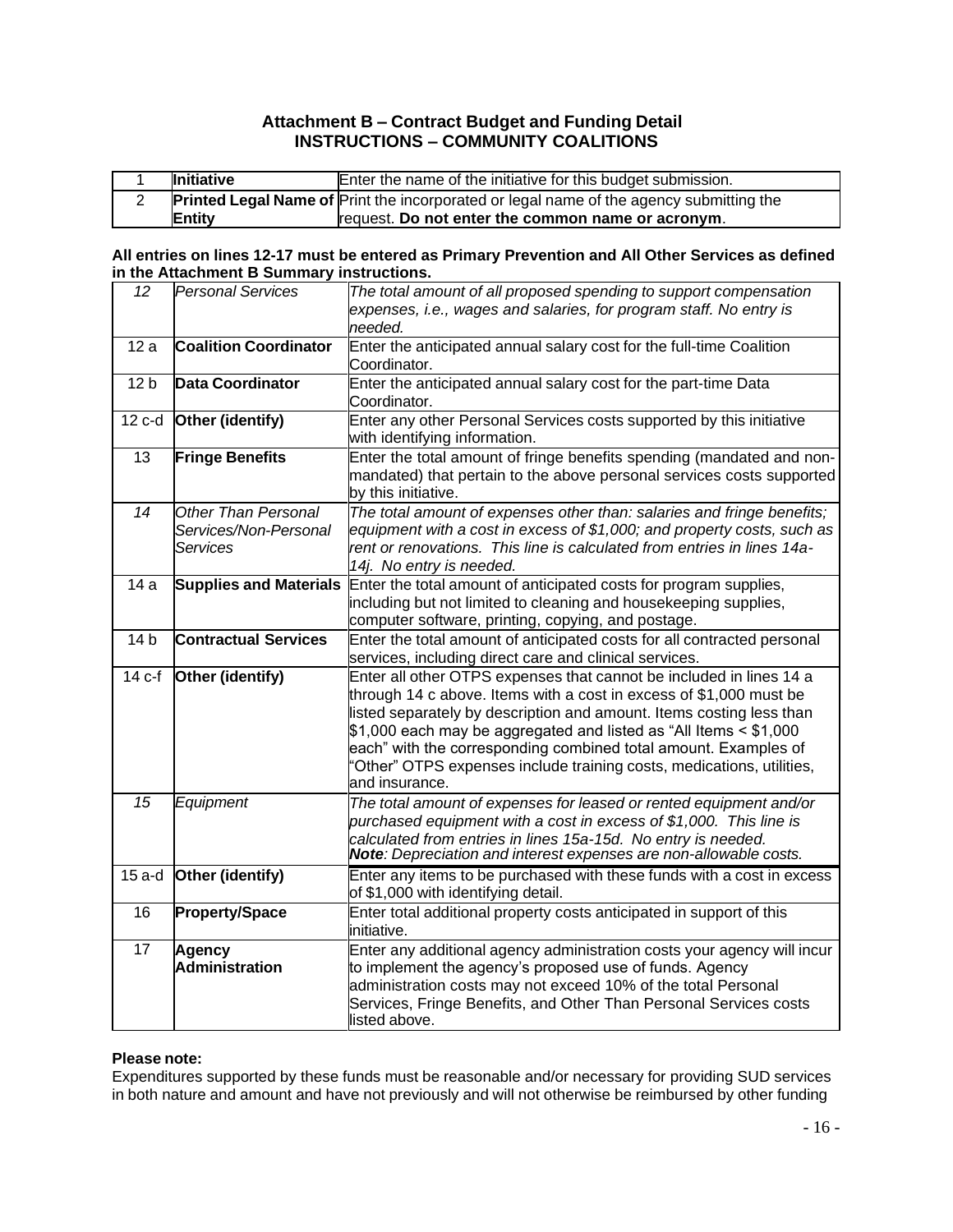or programs. Unreasonable and/or unnecessary costs are not allowable. Appendix X of the Consolidated Fiscal and Reporting Manual lists items of expense that are considered non-allowable.

These funds should not be used for on-going costs that cannot be supported beyond the grant period.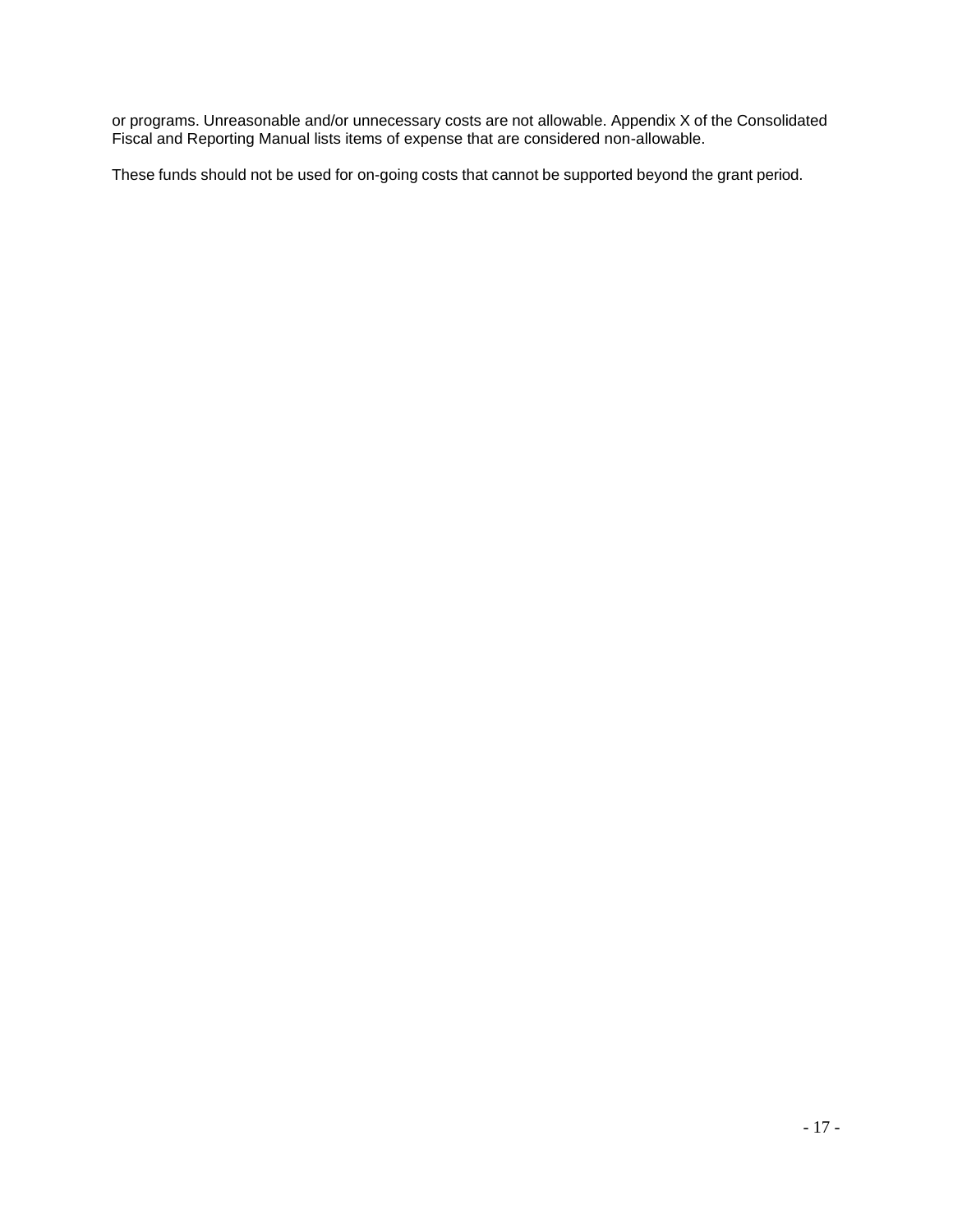#### **NEW YORK STATE OFFICE OF ADDICTION SERVICES AND SUPPORTS Supplemental Substance Abuse Prevention & Treatment Block Grant Initiative Funding Request ATTACHMENT B - CONTRACT BUDGET AND FUNDING SUMMARY**

1) **Initiative:** Community Coalitions SUPP1011

| 2) Printed Legal Name of Entity:   |                     |                              |  |
|------------------------------------|---------------------|------------------------------|--|
| 3) SFS Supplier ID:                |                     | 4) OASAS Provider Number:    |  |
| 5) Street Address/P.O. Box:        |                     |                              |  |
| 6) City/Town/Village:              |                     | 7) Postal Zip Code:          |  |
| 8) Printed Name of Contact Person: |                     | 9) Printed Title of Contact: |  |
| 10) Contact Telephone #:           | 11) Contact E-Mail: |                              |  |

| REQUESTED ANNUAL BUDGET (rounded to the nearest dollar) |                             | <b>Primary Prevention (A)</b> |  |  |
|---------------------------------------------------------|-----------------------------|-------------------------------|--|--|
| 12) Personal Services                                   |                             |                               |  |  |
| 13) Fringe Benefits                                     |                             |                               |  |  |
| 14) Other Than Personal Services/Non-Personal Services  |                             |                               |  |  |
| 15) Equipment                                           |                             |                               |  |  |
| 16) Property/Space                                      |                             |                               |  |  |
| 17) Agency Administration (if applicable)               |                             |                               |  |  |
| <b>TOTAL GROSS EXPENSE BUDGET</b>                       |                             |                               |  |  |
|                                                         |                             |                               |  |  |
|                                                         | <b>Total Funds Requeste</b> |                               |  |  |
|                                                         |                             |                               |  |  |
| 18) Printed Name of Agency Official:                    | 19) Printed Title:          |                               |  |  |
|                                                         |                             |                               |  |  |
| 20) Signature:                                          | 21) Date:                   |                               |  |  |
|                                                         |                             |                               |  |  |
|                                                         |                             |                               |  |  |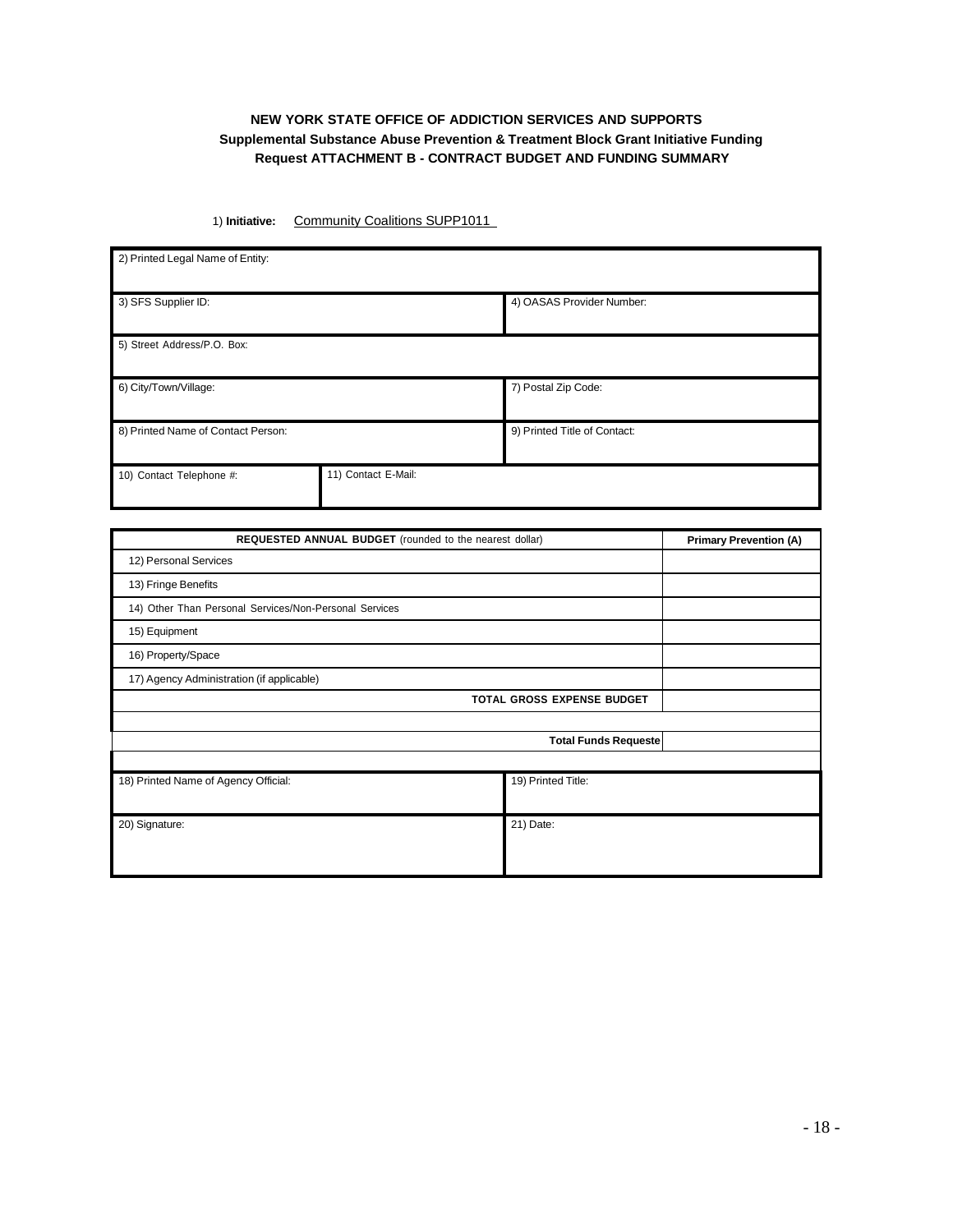#### **NEW YORK STATE OFFICE OF ADDICTION SERVICES AND SUPPORTS Supplemental Substance Abuse Prevention & Treatment Block Grant Initiative Funding Request ATTACHMENT A - CONTRACT BUDGET AND FUNDING DETAIL**

1) **Initiative:** Community Coalitions SUPP 1011

| 2) Printed Legal Name of Entity:                        |                               |  |  |
|---------------------------------------------------------|-------------------------------|--|--|
| REQUESTED ANNUAL BUDGET (rounded to the nearest dollar) | <b>Primary Prevention (A)</b> |  |  |
| 12) Personal Services                                   |                               |  |  |
| a) Coalition Coordinator                                |                               |  |  |
| b) Data Coordinator                                     |                               |  |  |
| c) Other (identify):                                    |                               |  |  |
| d) Other (identify):                                    |                               |  |  |
| 13) Fringe Benefits                                     |                               |  |  |
| 14) Other Than Personal Services/Non-Personal Services  |                               |  |  |
| a) Supplies and Materials                               |                               |  |  |
| b) Contractual Services                                 |                               |  |  |
| c) Other (identify):                                    |                               |  |  |
| d) Other (identify):                                    |                               |  |  |
| e) Other (identify):                                    |                               |  |  |
| f) Other (identify):                                    |                               |  |  |
| 15) Equipment                                           |                               |  |  |
| a) Other (identify):                                    |                               |  |  |
| b) Other (identify):                                    |                               |  |  |
| c) Other (identify):                                    |                               |  |  |
| d) Other (identify):                                    |                               |  |  |
| 16) Property/Space                                      |                               |  |  |
| 17) Agency Administration (if applicable)               |                               |  |  |
| <b>TOTAL</b>                                            |                               |  |  |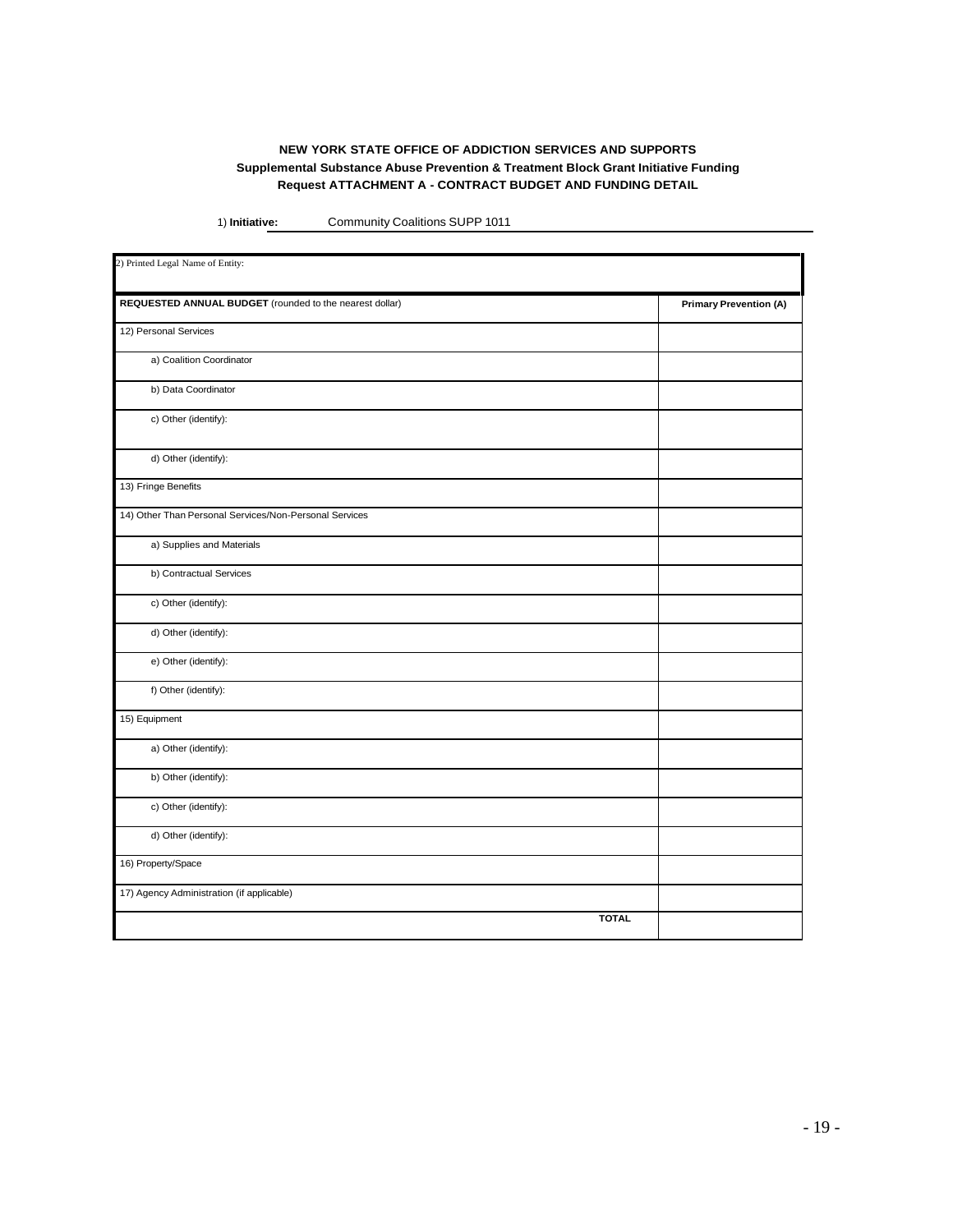#### **ATTACHMENT C – PROGRAM NARRATIVE**

The purpose of the Program Narrative is to demonstrate an understanding of the objectives and the services to be provided, how the coalitions' objectives will be operationalized and evaluated, and responsiveness of proposed activities to the goal of the initiative. Some of the prompts in the narrative section below contain slightly different questions for established verses new coalitions.

The Proposal Narrative should be typed, double-spaced, single sided on 8  $\frac{1}{2}$  x 11 inch paper. Please limit this section to twenty pages, including any charts and attachments. Pages should be paginated, and font should be 12-point Times New Roman, and all margins should be .5 inch wide. The Proposal Narrative should address all the following sections, in order:

#### **Needs Assessment:**

- 1. Explain why this community is considered a higher risk population for developing substance use and misuse problem behaviors. Describe the identified vulnerable community using National, NYS, and/or community-level quantitative, archival, and/or qualitative data. Data must be from the past 5 years.
- 2. Explain risk/protective factors, consumption patterns, and negative consequences associated with substance misuse or use
- 3. Explain how data will be used for planning purposes.

#### **Facilitation of a Healthy Coalition:**

#### **For established coalitions:**

- 1. Include a list of activities that the coalition is currently working on in the intended community including implementation of substance use prevention strategies.
- 2. Describe currently active coalition membership in terms of meeting the 12 sectors and their representation of and ties to the vulnerable community identified above. Include letters of support from at least 3 organizations (CBOs, non-profits, volunteer organizations, etc.) that work predominantly with the intended community in the attachments.
- 3. Describe the coalition's decision-making process regarding which activities to undertake. Include any formal documentation (if available and include on documents the date last revised) such as: Mission statement; By laws; Written member roles; Written executive board roles; Written agreement with fiscal agent.
- 4. Describe an active ongoing evaluation plan that assesses gaps in coalition membership to ensure appropriate representation from the underserved populations' stakeholders.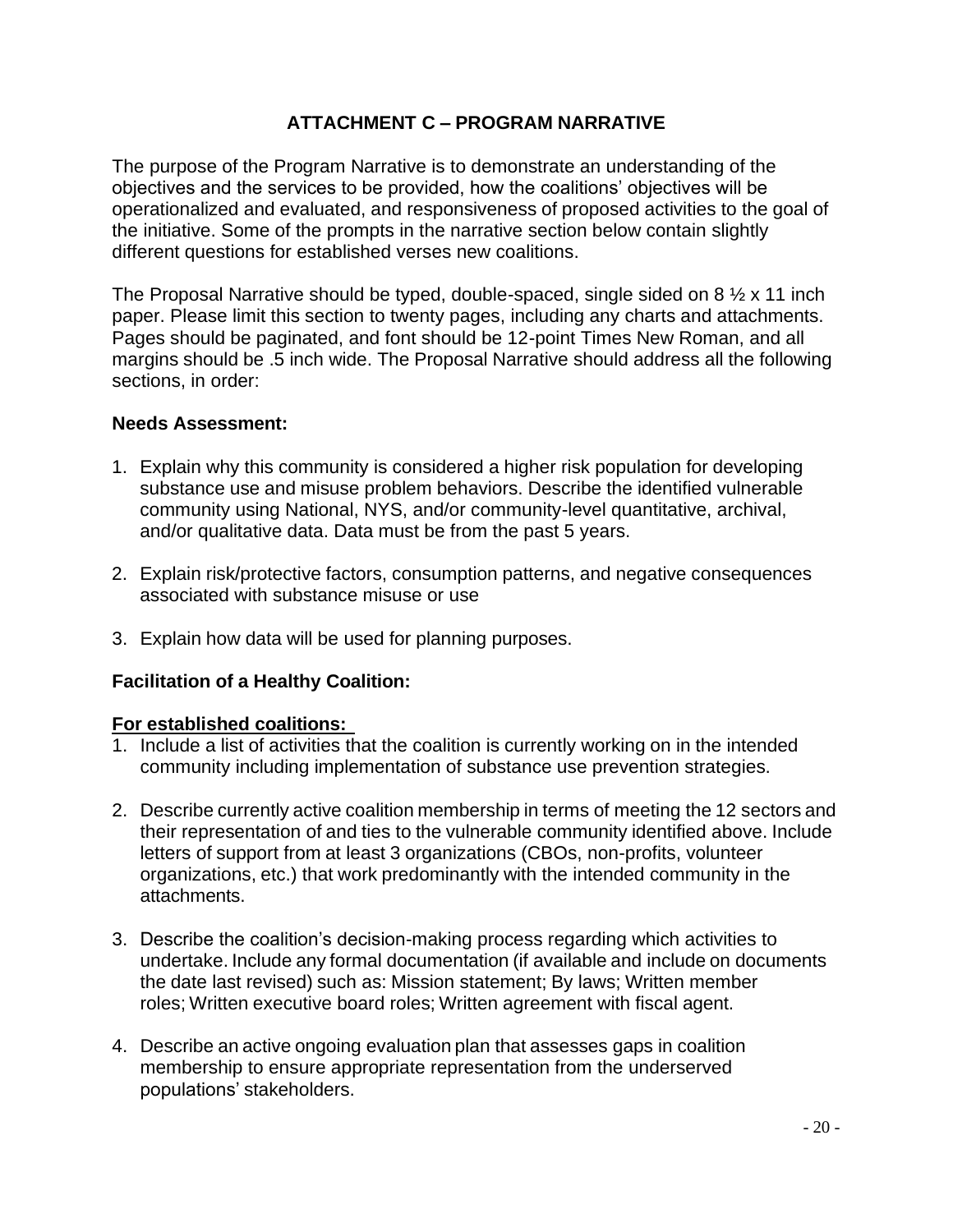#### **For new coalitions:**

- 1. Describe the agency that is going to host the coalition and its past and present activities engaging with the intended community. Describe experience implementing substance use prevention strategies.
- 2. Explain current relationships and processes proposed to recruit members from the 12 sectors. Provide letters of support from at least 5 agencies that work predominantly with the intended community in the attachments.
- 3. Describe the approach the new coalition will take to build an empowering decisionmaking process regarding future coalition activities. What are the rules of bylaws that this new coalition will use to come to consensus and determine workflow?
- 4. Describe how you plan on evaluating your coalition membership to ensure appropriate representation from underserved populations' stakeholders.

### **Capacity to Engage:**

- 1. Describe knowledge of and/or experience in adhering to SAMHSA's SPF.
- 2. Provide an example of a comprehensive substance use prevention environmental strategy including all coordinating components – media, enforcement, and policy.
- 3. For established coalitions: Describe current coalition strengths demonstrated through past initiatives.

For new coalitions: Describe current resources that you have available to leverage to build a successful coalition.

- 4. Describe challenges anticipated to building capacity and working with the identified vulnerable community, and how they can be possibly overcome.
- 5. Describe your knowledge of or your coalitions' experience working with an OASAS funded Prevention Resource Center, and its readiness to engage actively in their training and technical assistance that they offer.

### **Cultural Considerations:**

- 1. Describe how you will ensure that the strategies being implemented remain culturally responsive and align with community needs.
- 2. Describe an example or two of what culturally responsive outreach or material looks like for the population you wish to serve.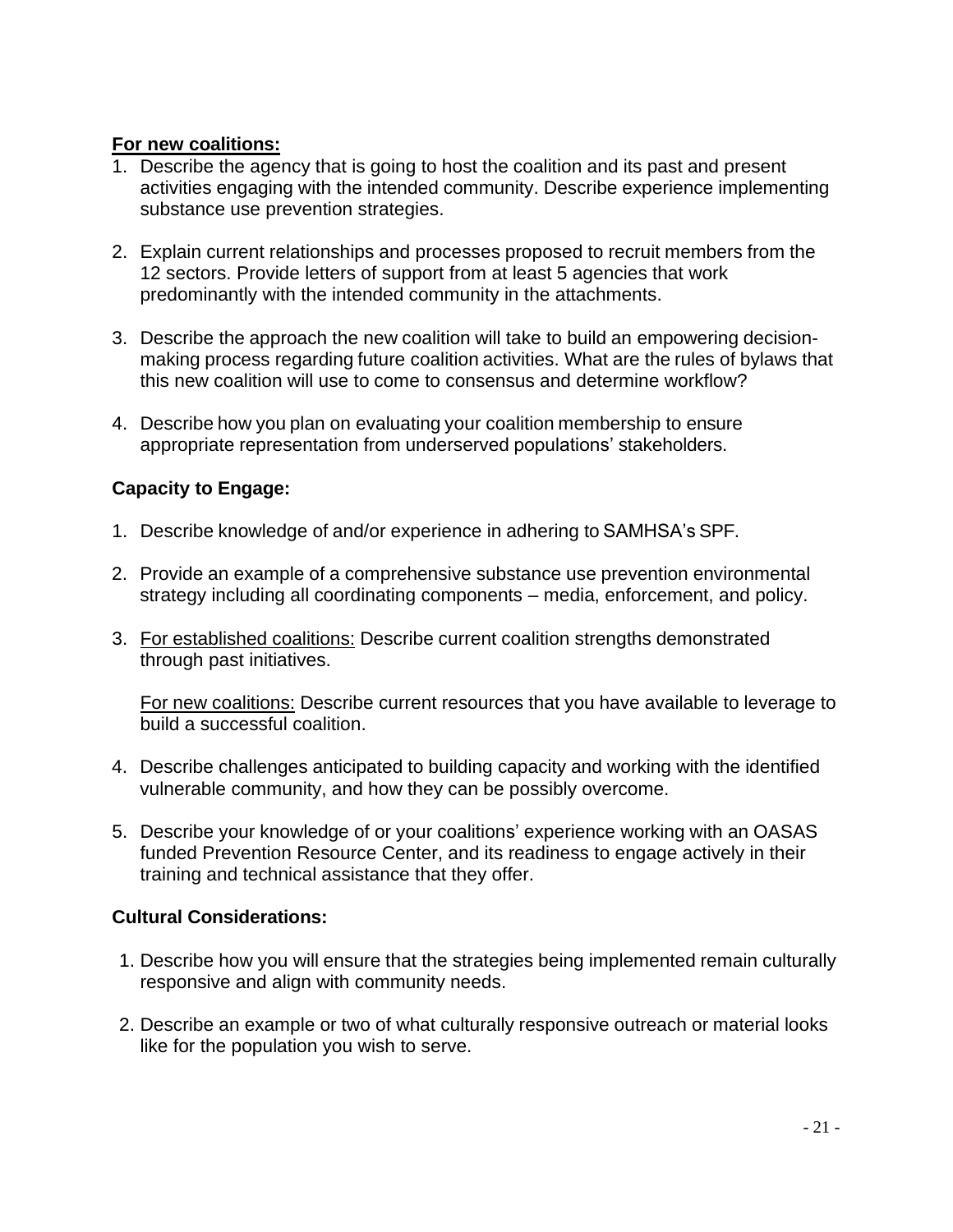#### **Evaluation:**

1. For established coalitions: Describe how the coalition is currently evaluating its strategies. Explain the coalitions current capacity to collect, analyze and report data as well as its ability to conduct process and outcome evaluation.

For new coalitions: Describe a potential plan to build the capacity to evaluate and/or resources that can be leveraged to meet process and outcome evaluation and reporting requirements.

#### **Staffing Plan:**

- 1. Provide a Staffing Plan that includes job titles, job descriptions, relevant experience required, professional credentials, and general responsibilities. At a minimum, the Staffing Plan should include:
	- a. A Coalition Coordinator. Responsible for the general day to day activities and organization of the coalition and its work on this initiative's objectives. The coordinator will be responsible for assessment, capacity building, planning, implementing, and evaluating activities associated with the priorities. The coordinator will guide the coalition to develop and implement strategies that will lead to long-term involvement of community institutions, organizations, and individuals in substance use prevention. The community coalition coordinator will also be responsible for ensuring that the necessary reporting requirements are completed and submitted.
	- b. A Data Analyst (part-time). Responsible for needs assessment and evaluation. The analyst will need to demonstrate proficiencies in the evaluation of environmental prevention strategies and measuring the processes and outcomes associated. They will ensure that all evaluative activities are culturally sensitive and will aim to bridge any age, gender, cultural, racial, or institutional barriers using appropriate communications and methodologies.
- 2. Describe how new staff will be recruited and trained to meet the positions' requirements.
- 3. Describe a plan for ongoing professional development for coalition staff and members.
- 4. Include an Organizational Chart of the current or proposed coalition structure; resumes of core members (if available).

#### **Fiscal:**

1. Explain the coalition's current fiscal situation including current funding levels and any in-kind resources the coalition currently receives. In addition, please include dates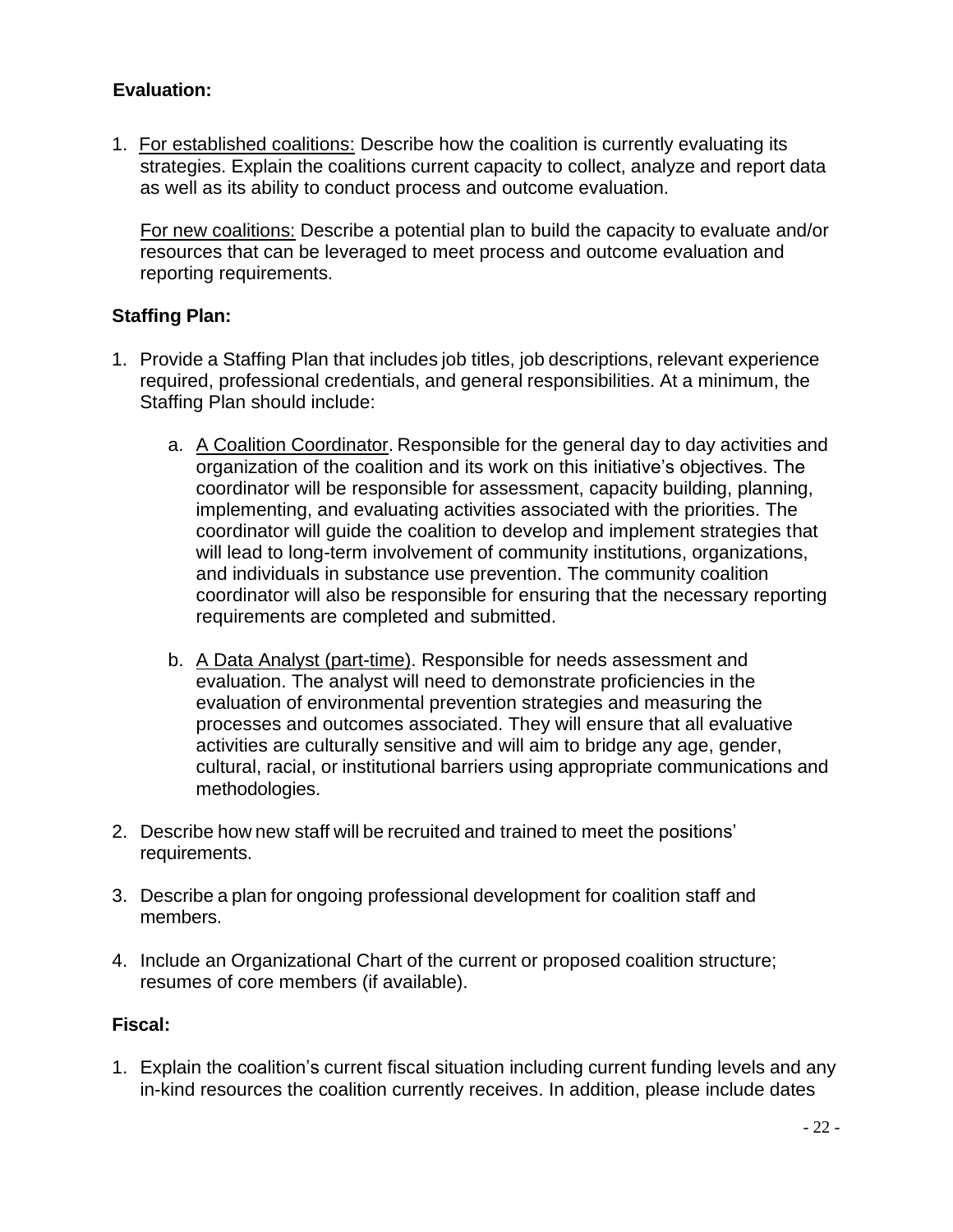for when the current funding expires (if applicable). Any anticipated revenues should be listed, such as matching funds, current grants, or in-kind contributions, with sources identified.

2. Explain of how the funding will be used to expand or enhance current efforts. Funds cannot be used to duplicate or supplant existing funding that the coalition receives. The financial resources narrative must justify the proposed expenses and clearly describe any funding that will be braided with other funding (e.g., Drug Free Communities). However, the applicant will be required to track this funding separately. Please also include a timeline of any funding that will be braided with this funding.